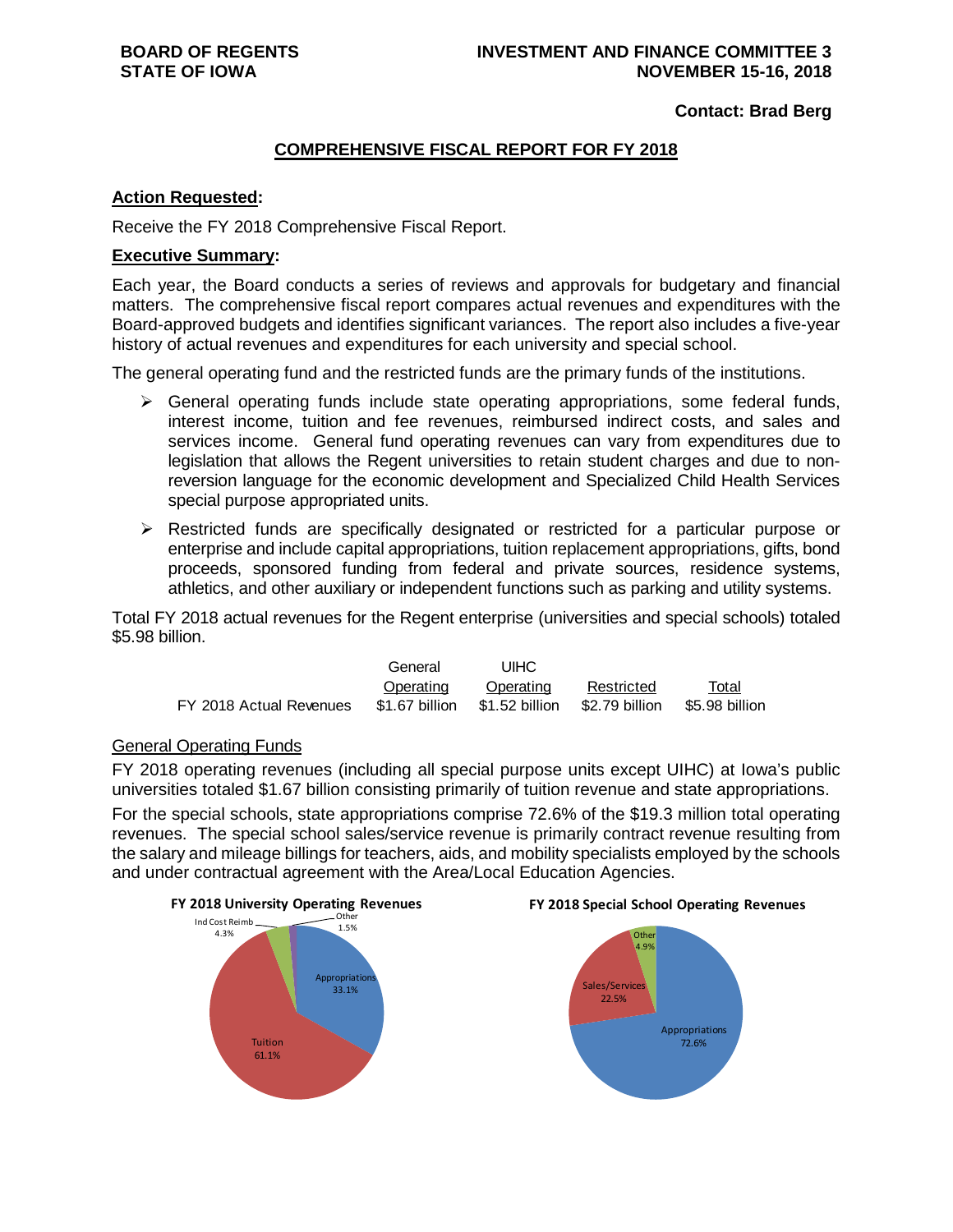The 2018 General Assembly approved mid-year permanent funding reductions for FY 2018 totaling \$10.9 million that was largely split between SUI and ISU. The mid-year reductions allowed less than six months to implement budget strategies to fully absorb the cuts.

The following table compares the total FY 2018 operating budgets (excluding UIHC) as approved by the Board in August 2017 to actual revenues and expenditures. Budget-to-actual comparisons for each of Iowa's public universities and special schools are contained in the attachments. Note: The comparison for the UIHC units is provided in Attachment A beginning on page 6.

|                                  | <b>General Operating Fund - All Institutions</b> |                     |                          |                         |
|----------------------------------|--------------------------------------------------|---------------------|--------------------------|-------------------------|
|                                  | FY 2018 (excludes UIHC units)                    |                     |                          |                         |
|                                  | <b>Board Approved</b><br><b>Budget</b>           | Actual              | Variance<br>Over/(Under) | $%$ of<br><b>Budget</b> |
| <b>REVENUES</b>                  |                                                  |                     |                          |                         |
| <b>APPROPRIATIONS</b>            |                                                  |                     |                          |                         |
| General                          | \$<br>572,980,863                                | \$<br>562,094,674   | \$<br>(10,886,189)       | 98.1%                   |
| <b>RESOURCES</b>                 |                                                  |                     |                          |                         |
| <b>Federal Support</b>           | 15,461,970                                       | 15,456,253          | (5,717)                  | 100.0%                  |
| <b>Interest</b>                  | 3,552,650                                        | 4,166,515           | 613,865                  | 117.3%                  |
| <b>Tuition and Fees</b>          | 1,017,186,692                                    | 1,010,451,721       | (6,734,971)              | 99.3%                   |
| <b>Reimbursed Indirect Costs</b> | 66,426,552                                       | 71,441,979          | 5,015,427                | 107.6%                  |
| Sales and Services               | 7,746,923                                        | 7,033,200           | (713, 723)               | 90.8%                   |
| Other Income                     | 2,252,523                                        | 2,971,070           | 718,547                  | 131.9%                  |
| <b>TOTAL REVENUES</b>            | \$<br>1,685,608,173                              | \$<br>1,673,615,412 | \$<br>(11,992,761)       | 99.3%                   |
| <b>EXPENDITURES</b>              |                                                  |                     |                          |                         |
| <b>Salaries</b>                  | \$<br>1,122,681,142                              | \$<br>1,126,973,571 | \$<br>4,292,429          | 100.4%                  |
| Prof. /Scientific Supplies       | 157,033,840                                      | 135,239,303         | (21, 794, 537)           | 86.1%                   |
| <b>Library Acquisitions</b>      | 32,724,574                                       | 33,530,897          | 806,323                  | 102.5%                  |
| Rentals                          | 9,091,395                                        | 10,170,352          | 1,078,957                | 111.9%                  |
| <b>Utilities</b>                 | 77,107,322                                       | 72,980,552          | (4, 126, 770)            | 94.6%                   |
| <b>Building Repairs</b>          | 29,962,000                                       | 28,105,582          | (1,856,418)              | 93.8%                   |
| Auditor of State                 | 1,975,000                                        | 1,561,653           | (413, 347)               | 79.1%                   |
| Equipment                        | 11,714,297                                       | 8,905,032           | (2,809,265)              | 76.0%                   |
| Aid to Individuals               | 243,318,603                                      | 246,097,141         | 2,778,538                | 101.1%                  |
| <b>TOTAL EXPENDITURES</b>        | \$<br>1,685,608,173                              | \$<br>1,663,564,083 | \$<br>(22,044,090)       | 98.7%                   |

General operating fund revenues totaled \$1.67 billion and were 0.7% less than the budget due to the state funding cuts and slightly less than projected tuition revenue. Higher indirect cost reimbursements from sponsored research activity partially offset the revenue declines in state funding and tuition.

Reflective of the service nature of Iowa's public universities and special schools, salary-related expenses comprised 67.7% of the total operating budget and were 0.4% over budget. Professional/Scientific supplies and service costs were under budget at each university. Collectively, utility costs were 5.4% under budget and student financial aid slightly exceeded the budget.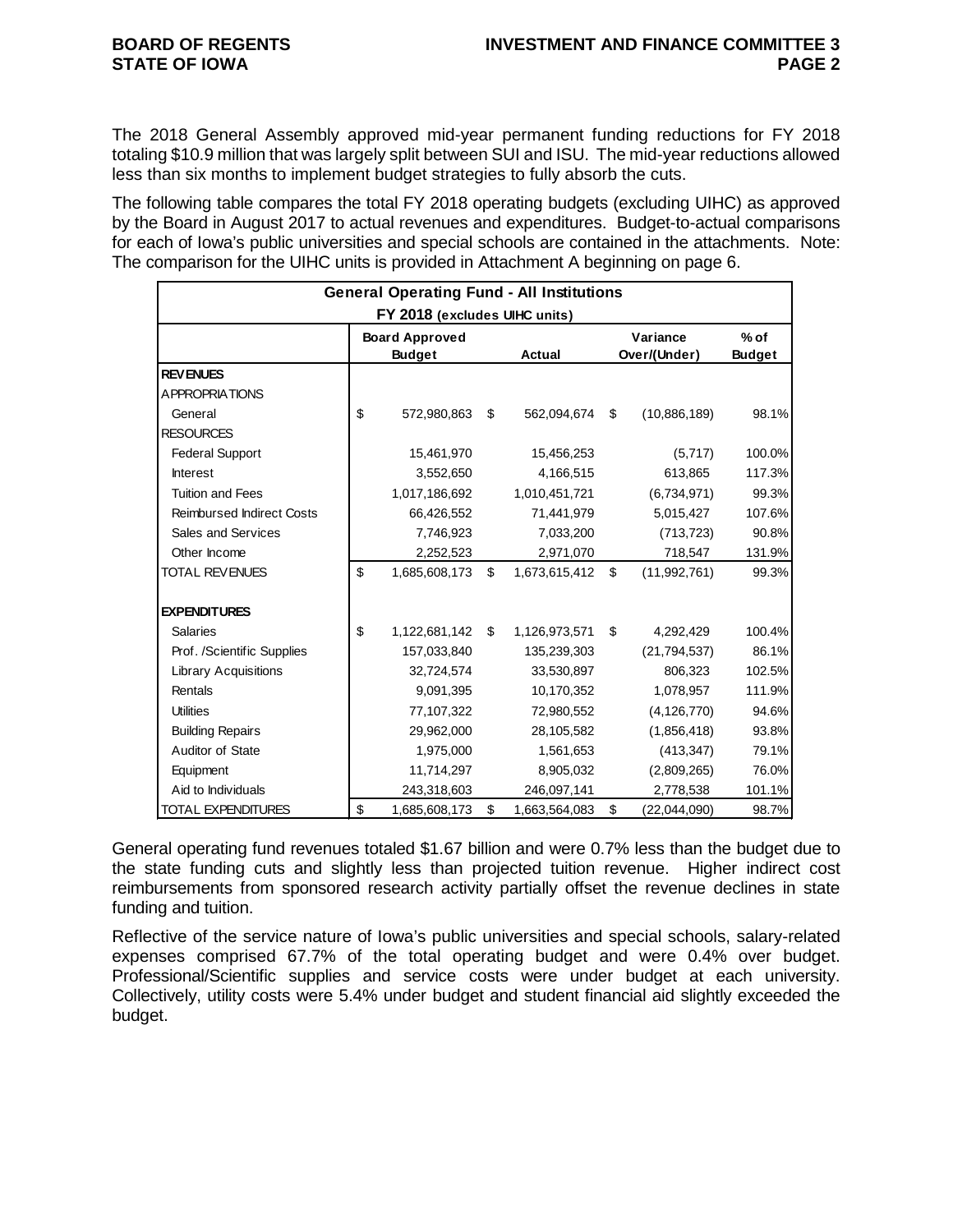The following table provides a five-year revenue and expense history of all operating units (excluding UIHC) for Iowa's public universities and special schools. Enrollment during the period grew from 76,465 in Fall 2013 to 81,792 in Fall 2017 (includes post-doctoral students). Tuition revenue generated from higher enrollments and rate increases is offset partially by a decrease in state appropriations. While state funding had partially recovered before the FY 2017 and FY 2018 cuts, it remains significantly less than the \$674.3 million appropriated for FY 2009. A five-year history specific to each of Iowa's public universities and special schools is contained in the attachments.

|                                  | <b>General Operating Fund - All Institutions</b> |    |               |    |                                         |    |               |    |               |  |  |  |
|----------------------------------|--------------------------------------------------|----|---------------|----|-----------------------------------------|----|---------------|----|---------------|--|--|--|
|                                  |                                                  |    |               |    | FY 2014 - FY 2018 (excludes UIHC Units) |    |               |    |               |  |  |  |
|                                  | FY 2014                                          |    | FY 2015       |    | FY 2016                                 |    | FY 2017       |    | FY 2018       |  |  |  |
| <b>REV ENUES</b>                 |                                                  |    |               |    |                                         |    |               |    |               |  |  |  |
| A PPROPRIATIONS                  |                                                  |    |               |    |                                         |    |               |    |               |  |  |  |
| General                          | \$<br>575,095,698                                | \$ | 591,840,913   | \$ | 598,343,303                             | \$ | 584,195,466   | \$ | 562,094,674   |  |  |  |
| Supplemental One-Time            | 6,000,000                                        |    | 4,000,000     |    |                                         |    |               |    |               |  |  |  |
| Other                            | 82,049                                           |    | 82,049        |    | 82,049                                  |    | 82,049        |    |               |  |  |  |
| <b>RESOURCES</b>                 |                                                  |    |               |    |                                         |    |               |    |               |  |  |  |
| <b>Federal Support</b>           | 13,391,944                                       |    | 14,867,223    |    | 15,785,149                              |    | 15,461,651    |    | 15,456,253    |  |  |  |
| <b>Interest</b>                  | 5,219,524                                        |    | 4,505,785     |    | 3,720,968                               |    | 3,546,122     |    | 4,166,515     |  |  |  |
| <b>Tuition and Fees</b>          | 843,119,597                                      |    | 880,246,028   |    | 907,161,811                             |    | 962,645,170   |    | 1,010,451,721 |  |  |  |
| <b>Reimbursed Indirect Costs</b> | 63,870,328                                       |    | 62,811,626    |    | 66,279,151                              |    | 67,718,800    |    | 71,441,979    |  |  |  |
| Sales and Services               | 7,894,000                                        |    | 8,204,336     |    | 8,072,075                               |    | 7,473,479     |    | 7,033,200     |  |  |  |
| Other Income                     | 1,628,040                                        |    | 1,801,398     |    | 2,118,037                               |    | 2,722,125     |    | 2,971,070     |  |  |  |
| <b>TOTAL REVENUES</b>            | \$1,516,301,180                                  | \$ | 1,568,359,358 | \$ | 1,601,562,543                           | \$ | 1,643,844,862 | \$ | 1,673,615,412 |  |  |  |
| <b>EXPENDITURES</b>              |                                                  |    |               |    |                                         |    |               |    |               |  |  |  |
| <b>Salaries</b>                  | \$1,022,765,936                                  | \$ | 1,065,031,459 | \$ | 1,081,768,523                           | \$ | 1,112,712,042 | \$ | 1,126,973,571 |  |  |  |
| Prof. /Scientific Supplies       | 119,311,697                                      |    | 129,060,326   |    | 123,186,222                             |    | 135,041,685   |    | 135,239,303   |  |  |  |
| <b>Library Acquisitions</b>      | 30,267,188                                       |    | 31,040,642    |    | 33,025,007                              |    | 31,075,127    |    | 33,530,897    |  |  |  |
| Rentals                          | 6,958,798                                        |    | 8,200,921     |    | 8,639,473                               |    | 10,461,690    |    | 10,170,352    |  |  |  |
| <b>Utilities</b>                 | 70,460,263                                       |    | 72,347,659    |    | 74,491,608                              |    | 73,439,957    |    | 72,980,552    |  |  |  |
| <b>Building Repairs</b>          | 61,517,622                                       |    | 50,191,747    |    | 48,214,628                              |    | 63,070,940    |    | 28,105,582    |  |  |  |
| Auditor of State                 | 1,316,864                                        |    | 1,343,930     |    | 1,705,154                               |    | 1,596,653     |    | 1,561,653     |  |  |  |
| Equipment                        | 10,886,001                                       |    | 13,327,758    |    | 11,402,156                              |    | 7,469,274     |    | 8,905,032     |  |  |  |
| Aid to Individuals               | 189,318,251                                      |    | 201,497,071   |    | 218,804,451                             |    | 237,611,456   |    | 246,097,141   |  |  |  |
| TOTAL EXPENDITURES               | \$1,512,802,620                                  | \$ | 1,572,041,513 | \$ | 1,601,237,222                           | \$ | 1,672,478,824 | \$ | 1,663,564,083 |  |  |  |

#### Restricted Funds

The athletic and residence system budgets are part of the restricted fund budgets. Information comparing athletic and residence system budget to actuals and five-year historical data for each university is provided in the attachments.

The revenues and expenditures of the other restricted funds are greatly affected by external forces. Capital appropriation revenues reflect the draw of funds from current and prior fiscal year appropriations, while the budgets reflect the fiscal year state appropriations. Federal support, nonfederal gifts, grants, contracts and indirect cost reimbursements are difficult to project due to the uncertainty, volatility and timing of these awards. Other revenue is greatly affected by the timing and amounts of bond issues. Expenditures are also difficult to project and fluctuate greatly due to the timing of construction projects and other expenditures that directly correlate with revenue fluctuations. For these reasons, annual composite budget to actual comparison details for the restricted funds are not provided in this report but are available in the Board Office.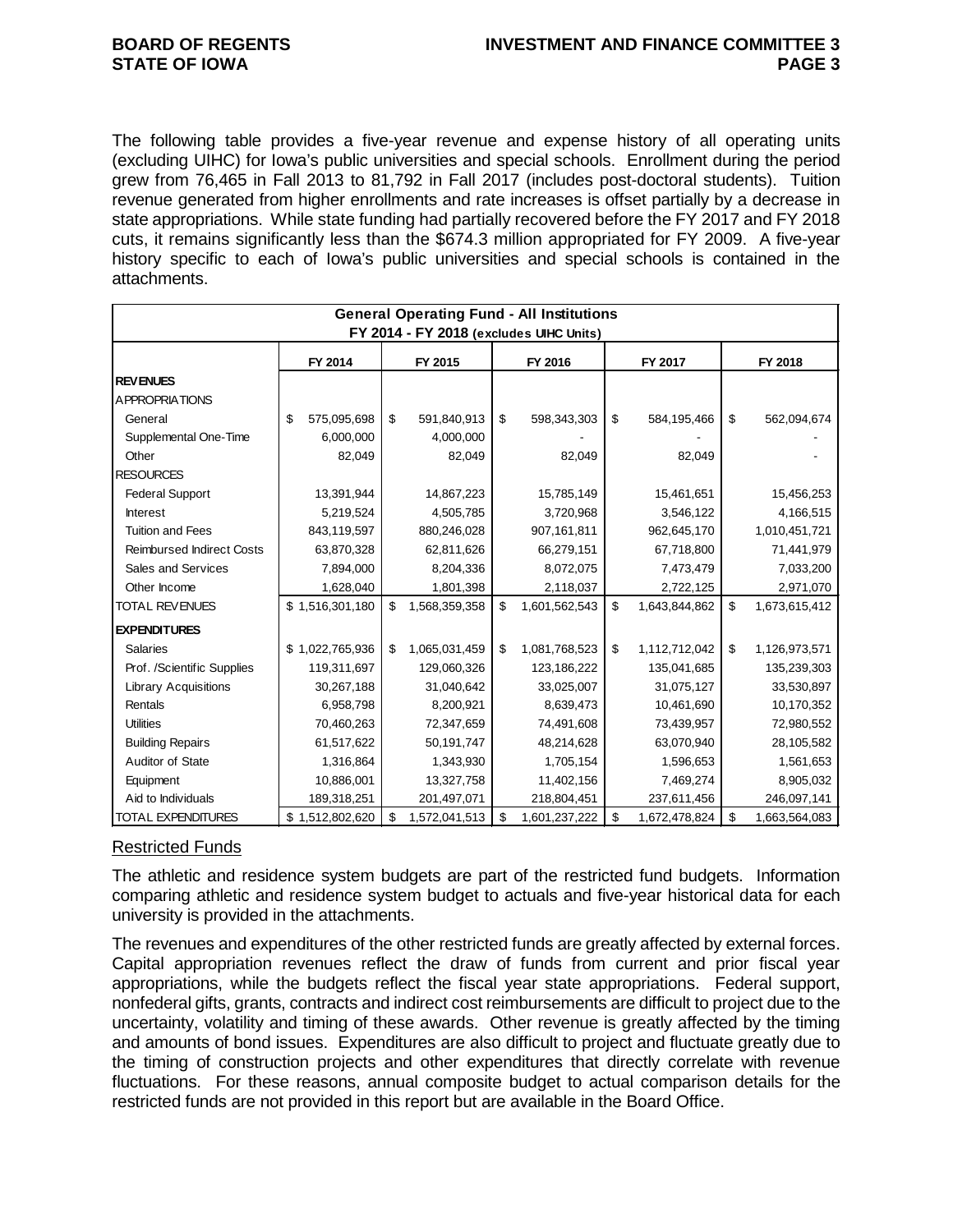### **BOARD OF REGENTS INVESTMENT AND FINANCE COMMITTEE 3 STATE OF IOWA ATTACHMENT A PAGE 4**

### **University of Iowa**

The budget-to-actual comparison below contains the general university and special purpose appropriated units except for the four hospital units, which are reported in a subsequent table.

|                                  | University of Iowa - General Fund |                               |    |             |    |                |             |  |  |  |  |  |
|----------------------------------|-----------------------------------|-------------------------------|----|-------------|----|----------------|-------------|--|--|--|--|--|
|                                  |                                   | FY 2018 (excludes UIHC units) |    |             |    |                |             |  |  |  |  |  |
|                                  |                                   | <b>Board Approved</b>         |    |             |    | Variance       | Actual as % |  |  |  |  |  |
|                                  |                                   | <b>Budget</b>                 |    | Actual      |    | Over/(Under)   | of Budget   |  |  |  |  |  |
| <b>REVENUES</b>                  |                                   |                               |    |             |    |                |             |  |  |  |  |  |
| <b>APPROPRIATIONS</b>            |                                   |                               |    |             |    |                |             |  |  |  |  |  |
| General                          | \$                                | 230,805,697                   | \$ | 225,323,540 | \$ | (5,482,157)    | 97.6%       |  |  |  |  |  |
| <b>RESOURCES</b>                 |                                   |                               |    |             |    |                |             |  |  |  |  |  |
| <b>Interest</b>                  |                                   | 1,112,500                     |    | 1,443,501   |    | 331,001        | 129.8%      |  |  |  |  |  |
| <b>Tuition and Fees</b>          |                                   | 477,361,000                   |    | 479,100,353 |    | 1,739,353      | 100.4%      |  |  |  |  |  |
| <b>Reimbursed Indirect Costs</b> |                                   | 44,817,905                    |    | 47,651,044  |    | 2,833,139      | 106.3%      |  |  |  |  |  |
| Sales and Services               |                                   | 2,699,944                     |    | 2,216,107   |    | (483, 837)     | 82.1%       |  |  |  |  |  |
| Other Income                     |                                   | 24,933                        |    | 17,303      |    | (7,630)        | 69.4%       |  |  |  |  |  |
| <b>TOTAL REVENUES</b>            | \$                                | 756,821,979                   | \$ | 755,751,848 | \$ | (1,070,131)    | 99.9%       |  |  |  |  |  |
|                                  |                                   |                               |    |             |    |                |             |  |  |  |  |  |
| <b>EXPENDITURES</b>              |                                   |                               |    |             |    |                |             |  |  |  |  |  |
| <b>Salaries</b>                  | \$                                | 504,535,129                   | \$ | 506,024,009 | \$ | 1,488,880      | 100.3%      |  |  |  |  |  |
| Prof. /Scientific Supplies       |                                   | 61,580,287                    |    | 46,663,932  |    | (14, 916, 355) | 75.8%       |  |  |  |  |  |
| <b>Library Acquisitions</b>      |                                   | 19,287,325                    |    | 18,864,278  |    | (423, 047)     | 97.8%       |  |  |  |  |  |
| Rentals                          |                                   | 6,034,020                     |    | 7,396,670   |    | 1,362,650      | 122.6%      |  |  |  |  |  |
| <b>Utilities</b>                 |                                   | 37,557,200                    |    | 35,033,442  |    | (2,523,758)    | 93.3%       |  |  |  |  |  |
| <b>Building Repairs</b>          |                                   | 13,232,000                    |    | 25,788,676  |    | 12,556,676     | 194.9%      |  |  |  |  |  |
| Auditor of State                 |                                   | 765,000                       |    | 644,286     |    | (120, 714)     | 84.2%       |  |  |  |  |  |
| Equipment                        |                                   | 2,327,442                     |    | 2,671,963   |    | 344,521        | 114.8%      |  |  |  |  |  |
| Aid to Individuals               |                                   | 111,503,576                   |    | 112,664,592 |    | 1,161,016      | 101.0%      |  |  |  |  |  |
| TOTAL EXPENDITURES               | \$                                | 756,821,979                   | \$ | 755,751,848 | \$ | (1,070,131)    | 99.9%       |  |  |  |  |  |

Actual operating revenues of \$755.8 million were slightly less than budget. The 2018 General Assembly enacted a mid-year cut of \$5.5 million to SUI's appropriation levels. Tuition revenues of \$479.1 million slightly exceeded the budget primarily due to a high number of students taking advantage of the final year for the University's Summer Hawk tuition grant. Resident tuition revenue comprised 41% of gross tuition while 59% came from nonresident students. Indirect cost reimbursements from federal grants exceeded the budget from higher than projected research activity.

Salary and benefit costs comprised 67% of all general operating fund expenditures and slightly (0.3%) exceeded the budget. Student financial aid was 23.5% of actual tuition revenues and slightly exceeded the budget. Appropriation cuts prior to FY 2018 were partially addressed by temporary reductions in building repair needs. As a result for FY 2018, building repairs exceeded the budget to address these critical/time sensitive repairs. Savings in utility costs and professional supplies/services allowed for these needed repairs during FY 2018.

As reported in the FY 2018 budget, collegiate and non-collegiate units expected to reallocate/reprioritize \$11.7 million within their existing General University budgets. The reallocations were created through collegiate and vice presidential unit's thorough review of programs and resources to allow for reinvestment of funds into more critical needs. All reallocations occurred as planned.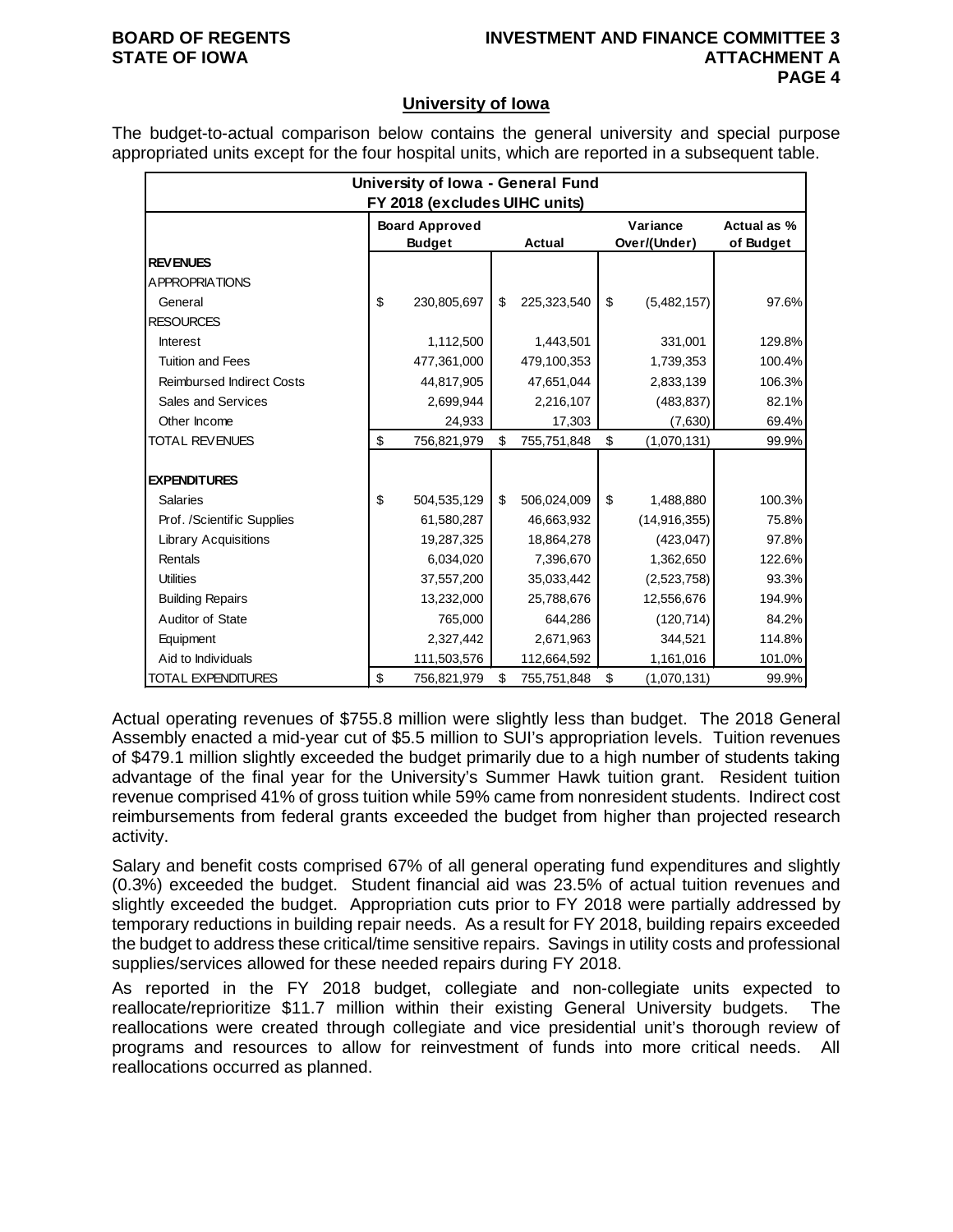# **STATE OF IOWA**

## **BOARD OF REGENTS INVESTMENT AND FINANCE COMMITTEE 3 PAGE 5**

The following provides a consolidated five-year history of actual revenues and expenditures from the general university and special purpose units (not including the four hospital units). Enrollment during the period has grown from 31,065 in Fall 2013 to 33,564 in Fall 2017 (includes post-doctoral students). Total revenue growth during the five-year period is primarily from the increase in undergraduate tuition revenue. State funding continued its downward trend and remains significantly less than the \$281.5 million appropriated for FY 2009.

|                                  |    | University of Iowa - General Operating Fund |    |             |    |             |    |             |                |             |  |  |
|----------------------------------|----|---------------------------------------------|----|-------------|----|-------------|----|-------------|----------------|-------------|--|--|
| FY 2014 - FY 2018                |    |                                             |    |             |    |             |    |             |                |             |  |  |
|                                  |    | FY 2014                                     |    | FY 2015     |    | FY 2016     |    | FY 2017     |                | FY 2018     |  |  |
| <b>University Approp. Units</b>  |    |                                             |    |             |    |             |    |             |                |             |  |  |
| <b>REVENUES</b>                  |    |                                             |    |             |    |             |    |             |                |             |  |  |
| <b>General Appropriations</b>    | \$ | 236,387,981                                 | \$ | 245,269,635 | \$ | 245,269,635 | \$ | 237,332,135 | \$             | 225,323,540 |  |  |
| <b>RESOURCES</b>                 |    |                                             |    |             |    |             |    |             |                |             |  |  |
| <b>Interest</b>                  |    | 1,612,916                                   |    | 1,608,284   |    | 955,878     |    | 1,234,686   |                | 1,443,501   |  |  |
| <b>Tuition and Fees</b>          |    | 412,857,079                                 |    | 424,042,248 |    | 433,643,847 |    | 453,783,127 |                | 479,100,353 |  |  |
| <b>Reimbursed Indirect Costs</b> |    | 43,458,832                                  |    | 42,626,852  |    | 44,320,891  |    | 45,073,674  |                | 47,651,044  |  |  |
| Sales and Services               |    | 2,633,426                                   |    | 2,589,862   |    | 2,659,307   |    | 2,780,843   |                | 2,216,107   |  |  |
| Other Income                     |    | 35,062                                      |    | 46,366      |    | 11,614      |    | 12,476      |                | 17,303      |  |  |
| TOTAL REVENUES                   | \$ | 696,985,296                                 | \$ | 716,183,247 | \$ | 726,861,172 | \$ | 740,216,941 | \$             | 755,751,848 |  |  |
| <b>EXPENDITURES</b>              |    |                                             |    |             |    |             |    |             |                |             |  |  |
| <b>Salaries</b>                  | \$ | 470,785,884                                 | \$ | 483,231,708 | \$ | 482,170,350 | \$ | 495,227,157 | $\mathfrak{S}$ | 506,024,009 |  |  |
| Prof. /Scientific Supplies       |    | 48,615,433                                  |    | 48,522,123  |    | 48,903,367  |    | 53,187,805  |                | 46,663,932  |  |  |
| <b>Library Acquisitions</b>      |    | 17,016,596                                  |    | 18,280,871  |    | 19,153,423  |    | 19,231,112  |                | 18,864,278  |  |  |
| Rentals                          |    | 4,796,511                                   |    | 5,598,230   |    | 5,450,991   |    | 7,799,298   |                | 7,396,670   |  |  |
| <b>Utilities</b>                 |    | 36,572,471                                  |    | 34,273,079  |    | 35,195,731  |    | 36,363,242  |                | 35,033,442  |  |  |
| <b>Building Repairs</b>          |    | 27,668,647                                  |    | 27,095,796  |    | 29,229,445  |    | 11,166,180  |                | 25,788,676  |  |  |
| Auditor of State                 |    | 593,315                                     |    | 634,215     |    | 626,071     |    | 639,145     |                | 644,286     |  |  |
| Equipment                        |    | 2,698,264                                   |    | 2,724,132   |    | 1,125,984   |    | 3,397,277   |                | 2,671,963   |  |  |
| Aid to Individuals               |    | 89,917,112                                  |    | 95,823,093  |    | 105,005,810 |    | 113,205,725 |                | 112,664,592 |  |  |
| <b>TOTAL EXPENDITURES</b>        | \$ | 698,664,233                                 | \$ | 716,183,247 | \$ | 726,861,172 | \$ | 740,216,941 | \$             | 755,751,848 |  |  |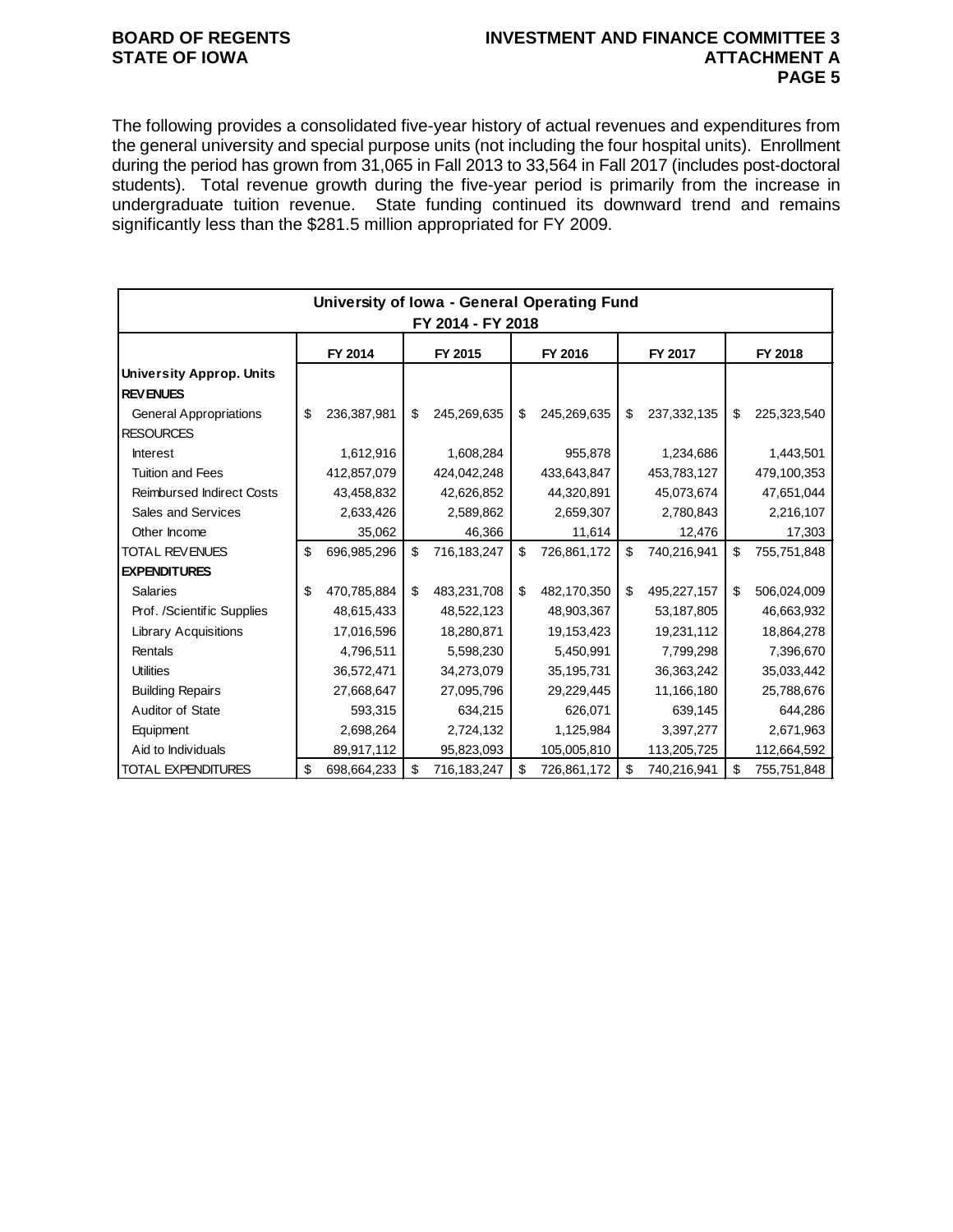### **BOARD OF REGENTS INVESTMENT AND FINANCE COMMITTEE 3 STATE OF IOWA ATTACHMENT A PAGE 6**

The table below contains the FY 2018 budget-to-actual consolidated comparison for UIHC, Psychiatric Hospital, Specialized Child Health Services, and the Center for Disabilities and Development. Actual revenues and expenditures for the Health Care Units exceeded the budget by approximately 4%.

|                                  | University of Iowa - Health Care Operating Units<br>FY 2018 |                   |                          |                          |
|----------------------------------|-------------------------------------------------------------|-------------------|--------------------------|--------------------------|
|                                  | <b>Board Approved</b><br><b>Budget</b>                      | <b>Actual</b>     | Variance<br>Over/(Under) | Actual as %<br>of Budget |
| <b>REVENUES</b>                  |                                                             |                   |                          |                          |
| Appropriations                   | \$<br>659,456                                               | \$<br>643,641     | \$<br>(15, 815)          | 97.6%                    |
| <b>Interest</b>                  | 5,282,337                                                   | 15,105,141        | 9,822,804                | 286.0%                   |
| <b>Reimbursed Indirect Costs</b> | 5,729,314                                                   | 6,469,229         | 739,915                  | 112.9%                   |
| Sales and Services               | 1,448,538,952                                               | 1,498,785,524     | 50,246,572               | 103.5%                   |
| Other Income                     | 1,464,748                                                   | 125,963           | (1,338,785)              | 8.6%                     |
| TOTAL REVENUES                   | \$<br>1,461,674,807                                         | \$1,521,129,498   | \$<br>59,454,691         | 104.1%                   |
| <b>EXPENDITURES</b>              |                                                             |                   |                          |                          |
| <b>Salaries</b>                  | \$<br>895,994,571                                           | \$<br>869,198,655 | \$<br>(26, 795, 916)     | 97.0%                    |
| Prof. /Scientific Supplies       | 514,961,923                                                 | 596,237,563       | 81,275,640               | 115.8%                   |
| Rentals                          | 13,840,904                                                  | 12,497,721        | (1,343,183)              | 90.3%                    |
| <b>Utilities</b>                 | 35,081,925                                                  | 35,156,761        | 74,836                   | 100.2%                   |
| <b>Building Repairs</b>          | 1,795,484                                                   | 2,745,743         | 950,259                  | 152.9%                   |
| Aid to Individuals               |                                                             | 842,349           | 842,349                  |                          |
| TOTAL EXPENDITURES               | \$<br>1,461,674,807                                         | \$1,516,781,848   | \$<br>55,107,041         | 103.8%                   |

Revenue Variances

- UIHC experienced growth in volumes throughout the fiscal year compared to the prior year. Volumes for patient discharges, acute patient days, surgical procedures and outpatient clinic visits all exceeded the prior year by more than 2%. A full year of operations of the new Stead Family Children's Hospital and expansion of outpatient sites also contributed to this growth.
- A one-time adjustment regarding Electronic Health Record Incentive payments from Medicaid resulted in other income to be under budget. This was not anticipated when the budget was developed.
- Interest income was over budget due to a conservative budget and an increase in earning rates from investment pools.

### Expense Variances

• A concerted effort to monitor and manage labor costs was utilized to minimize the need for additional staffing costs while still providing safe and high quality patient care services. All new position requests as well as requests to re-fill vacant positions were reviewed by a multidisciplinary Hiring Board. Due to the high patient volumes however, additional staffing efforts were required beyond the usual salaried staff. Labor effort was supplemented by various sources such as hourly wages, overtime and additional incentives as well as outside agency staffing. The outside agency expense of over \$15M is reported under supplies and services.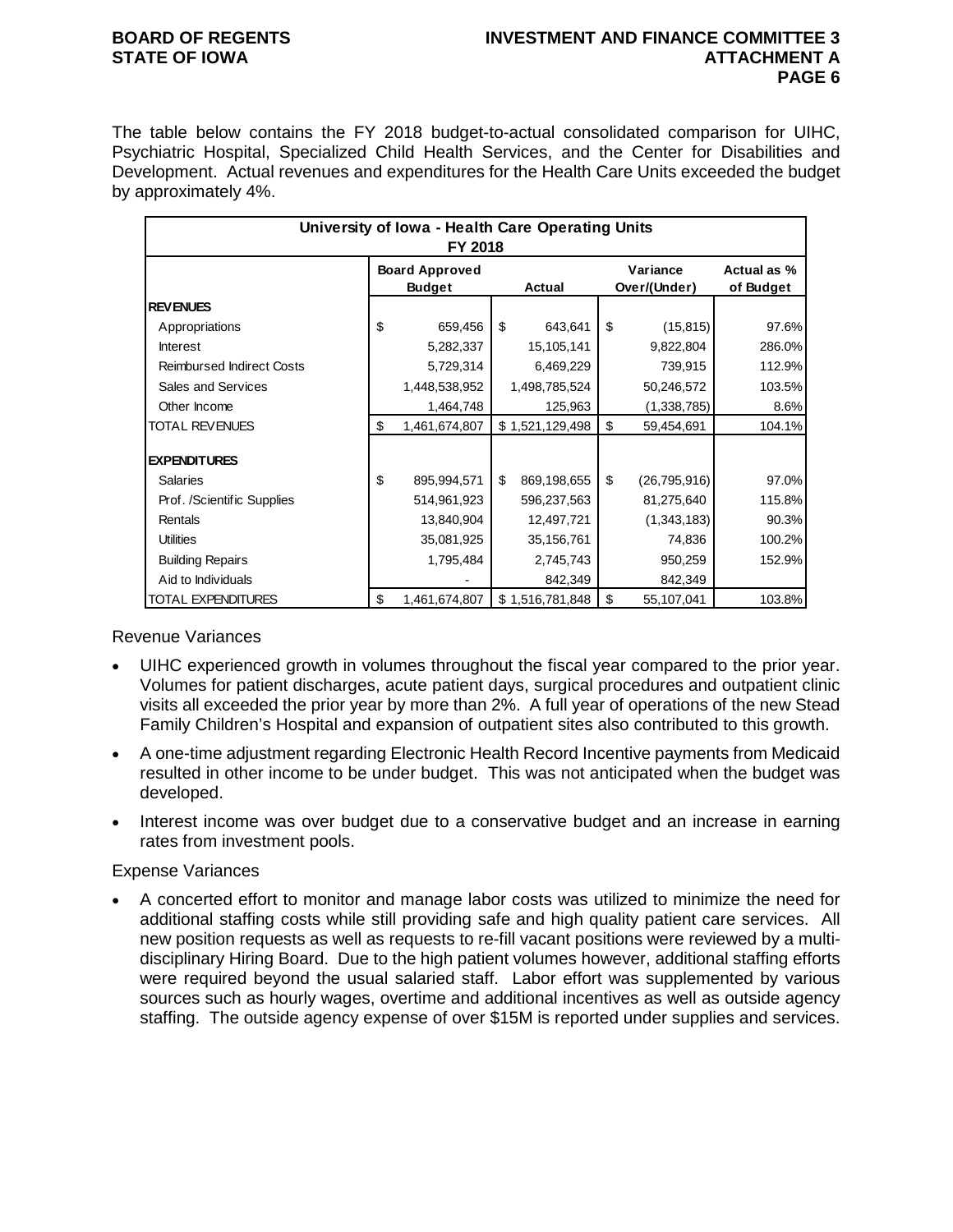# **STATE OF IOWA**

## **BOARD OF REGENTS INVESTMENT AND FINANCE COMMITTEE 3 PAGE 7**

• The specialty pharmacy drug program expansion continued into FY 2018 resulting in professional and scientific supplies/services exceeding the budget. This program captures high cost, low volume specialty drugs for treatment of cancer and pediatric neuromuscular atrophy had a significant impact on expenses. These drug costs along with patient care medical supplies such as implants for cardiac, orthopedic and neurosurgical procedures, surgical instruments, and other patient care supplies contributed to the variance. As noted above, the use of outside agency staff costs necessary due to the high patient census also contributed to this variance.

The following provides a consolidated five-year history of actual revenues and expenditures from the four hospital units.

|                                  |                   |                 |    |                 | University of Iowa - Health Care Operating Units |                 |                 |  |  |  |  |  |  |
|----------------------------------|-------------------|-----------------|----|-----------------|--------------------------------------------------|-----------------|-----------------|--|--|--|--|--|--|
|                                  | FY 2014 - FY 2018 |                 |    |                 |                                                  |                 |                 |  |  |  |  |  |  |
|                                  |                   | FY 2014         |    | FY 2015         | FY 2016                                          | FY 2017         | FY 2018         |  |  |  |  |  |  |
| <b>REVENUES</b>                  |                   |                 |    |                 |                                                  |                 |                 |  |  |  |  |  |  |
| Appropriations                   | \$                | 37,379,853      | \$ | 659,456         | \$659,456                                        | \$659,456       | \$643,641       |  |  |  |  |  |  |
| <b>RESOURCES</b>                 |                   |                 |    |                 |                                                  |                 |                 |  |  |  |  |  |  |
| Interest                         |                   | 18,227,613      |    | 23,712,889      | 7,412,398                                        | 16,187,002      | 15,105,141      |  |  |  |  |  |  |
| <b>Reimbursed Indirect Costs</b> |                   | 5,664,929       |    | 5,392,619       | 4,466,336                                        | 6,132,828       | 6,469,229       |  |  |  |  |  |  |
| Sales and Services               |                   | 1,073,545,144   |    | 1,131,258,601   | 1,272,771,981                                    | 1,369,371,067   | 1,498,785,524   |  |  |  |  |  |  |
| Other Income                     |                   | 5,432,332       |    | 3,790,617       | 2,322,769                                        | 1,888,618       | 125,963         |  |  |  |  |  |  |
| <b>TOTAL REVENUES</b>            |                   | \$1,140,249,871 |    | \$1,164,814,182 | \$1,287,632,940                                  | \$1,394,238,971 | \$1,521,129,498 |  |  |  |  |  |  |
| <b>EXPENDITURES</b>              |                   |                 |    |                 |                                                  |                 |                 |  |  |  |  |  |  |
| <b>Salaries</b>                  | \$                | 677,027,464     | \$ | 705,868,300     | \$762,364,521                                    | \$831,279,258   | \$869,198,655   |  |  |  |  |  |  |
| Prof. /Scientific Supplies       |                   | 424,186,600     |    | 413,477,089     | 480,925,350                                      | 512,582,727     | 596,237,563     |  |  |  |  |  |  |
| Rentals                          |                   | 4,551,992       |    | 5,212,675       | 9,052,988                                        | 11,411,935      | 12,497,721      |  |  |  |  |  |  |
| <b>Utilities</b>                 |                   | 29,674,285      |    | 29,637,973      | 30,324,010                                       | 33,347,460      | 35,156,761      |  |  |  |  |  |  |
| <b>Building Repairs</b>          |                   | 2,472,266       |    | 2,370,676       | 2,450,254                                        | 3,354,755       | 2,745,743       |  |  |  |  |  |  |
| Equipment                        |                   |                 |    |                 |                                                  |                 | 103,056         |  |  |  |  |  |  |
| Aid to Individuals               |                   | 1,064,121       |    | 1,036,588       | 1,074,550                                        | 1,011,010       | 842,349         |  |  |  |  |  |  |
| <b>TOTAL EXPENDITURES</b>        |                   | \$1,138,976,728 |    | \$1,157,603,301 | \$1,286,191,673                                  | \$1,392,987,145 | \$1,516,781,848 |  |  |  |  |  |  |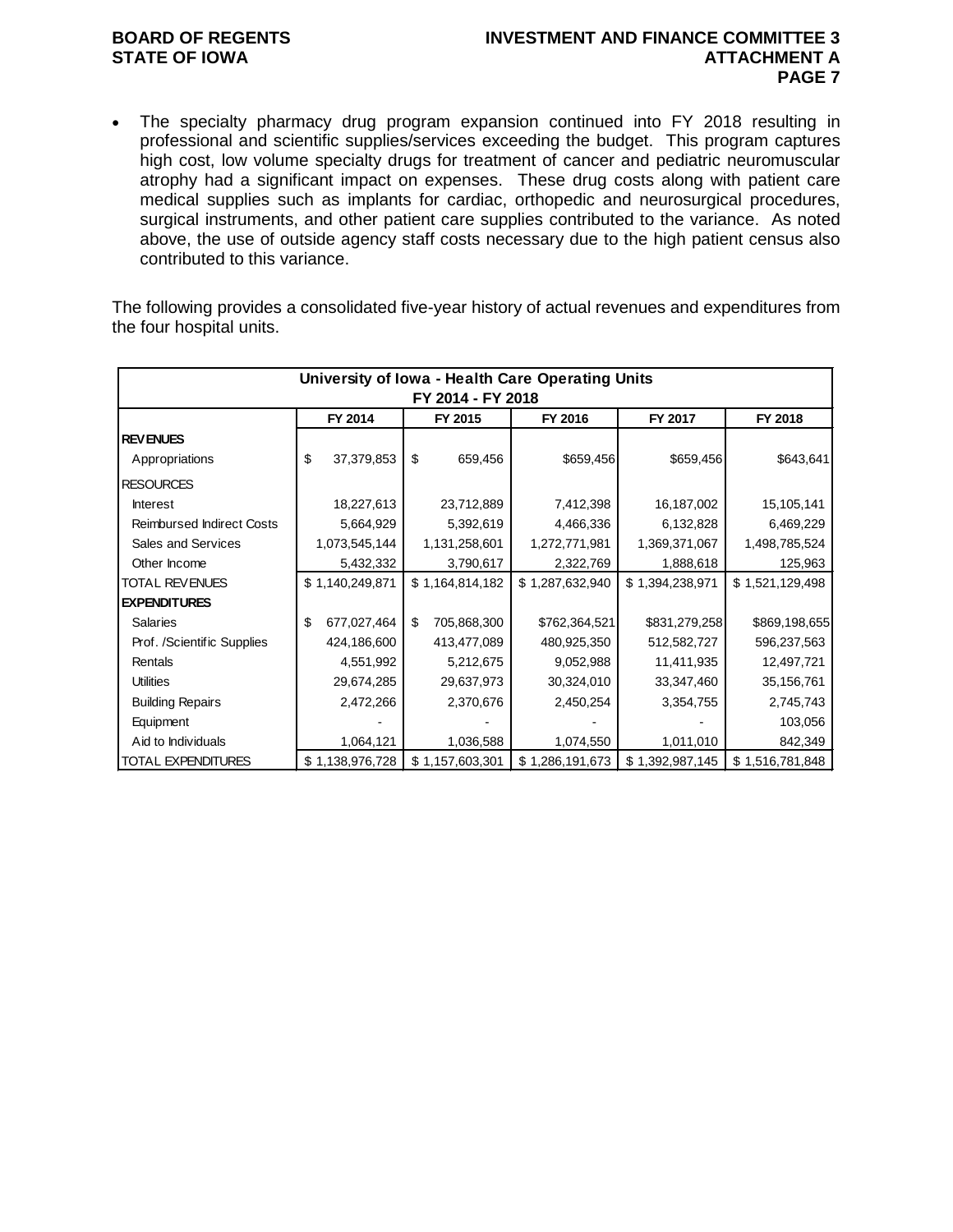### **BOARD OF REGENTS INVESTMENT AND FINANCE COMMITTEE 3 ATTACHMENT A PAGE 8**

#### **UNIVERSITY OF IOWA ATHLETICS**

|                                            | FY 2018 Budget    | FY 2018 Actuals | <b>Variance</b> |             |
|--------------------------------------------|-------------------|-----------------|-----------------|-------------|
| <b>INCOME:</b>                             |                   |                 |                 |             |
| <b>Men's Sports</b>                        |                   |                 |                 |             |
| Football                                   | \$<br>23,509,057  | \$21,718,692    | \$              | (1,790,365) |
| <b>Basketball</b>                          | 3,639,387         | 3,056,927       |                 | (582, 460)  |
| Wrestling                                  | 571,200           | 593,845         |                 | 22,645      |
| All Other                                  | 38,999            | 62,842          |                 | 23,843      |
| <b>Total Men's Sports</b>                  | \$<br>27,758,643  | \$25,432,306    | \$              | (2,326,337) |
| <b>Women's Sports</b>                      |                   |                 |                 |             |
| <b>Basketball</b>                          | \$<br>229,500     | \$<br>285,150   | \$              | 55,650      |
| Volleyball                                 | 40,000            | 64,668          |                 | 24,668      |
| All Other                                  | 25,700            | 40,129          |                 | 14,429      |
| <b>Total Women's Sports</b>                | \$<br>295,200     | \$<br>389,947   | \$              | 94,747      |
| Other Income                               |                   |                 |                 |             |
| Facility Debt Service/Student Fees         | \$<br>650,000     | \$<br>650,000   | \$              |             |
| Learfield Multi Media Contract Income      | 7,764,826         | 7,207,962       |                 | (556, 864)  |
| Athletic Conference                        | 50,406,015        | 52,599,416      |                 | 2,193,401   |
| <b>Interest</b>                            | 571,504           | 512,469         |                 | (59,035)    |
| <b>Foundation Support</b>                  | 14,981,821        | 13,990,246      |                 | (991, 575)  |
| <b>Foundation Premium Seat Revenue</b>     | 8,216,110         | 8,249,084       |                 | 32,974      |
| Novelties--Bookstore                       | 3,552,000         | 3,428,165       |                 | (123, 835)  |
| General Income                             | 2,884,900         | 3,781,513       |                 | 896,613     |
| <b>Total Other Income</b>                  | \$<br>89,027,176  | \$90,418,855    | \$              | 1,391,679   |
|                                            |                   |                 |                 |             |
| <b>TOTAL INCOME</b>                        | \$<br>117,081,019 | \$116,241,108   | \$              | (839, 911)  |
| <b>EXPENSES:</b>                           |                   |                 |                 |             |
| <b>Men's Sports</b>                        |                   |                 |                 |             |
| Football                                   | \$<br>26,445,735  | \$27,311,404    | \$              | 865,669     |
| <b>Basketball</b>                          | 7,032,169         | 7,169,885       |                 | 137,716     |
| Wrestling                                  | 1,846,895         | 1,748,312       |                 | (98, 583)   |
| <b>Other Sports</b>                        | 6,200,692         | 6,209,663       |                 | 8,971       |
| <b>Total Men's Sports</b>                  | \$<br>41,525,491  | \$42,439,264    | \$              | 913,773     |
| <b>Women's Sports</b>                      |                   |                 |                 |             |
| Basketball                                 | \$<br>4,872,554   | \$<br>4,432,734 | \$              | (439, 820)  |
| Volleyball                                 | 1,883,501         | 1,849,888       |                 | (33, 613)   |
| <b>Other Sports</b>                        | 12,301,958        | 12,264,214      |                 | (37, 744)   |
| <b>Total Women's Sports</b>                | \$<br>19,058,013  | \$18,546,836    | \$              | (511, 177)  |
| <b>Other Expenses</b>                      |                   |                 |                 |             |
| <b>Training Services</b>                   | \$<br>2,850,775   | \$<br>2,795,078 | \$              | (55, 697)   |
| Sports Information                         | 817,160           | 791,524         |                 | (25, 636)   |
| Admin. & General Expenses                  | 17,103,883        | 18,482,006      |                 | 1,378,123   |
| Facility Debt Service/Student Fees         | 19,429,052        | 18,583,657      |                 | (845, 395)  |
| Transfer for New Facility Costs & Reserves | 2,000,000         | 2,000,000       |                 |             |
| Academic & Counseling                      | 1,934,222         | 1,887,532       |                 | (46, 690)   |
| <b>Buildings &amp; Grounds</b>             | 12,362,423        | 10,715,211      |                 | (1,647,212) |
| <b>Total Other Expenses</b>                | \$<br>56,497,515  | \$5,255,008     | \$              | (1,242,507) |
| <b>TOTAL OPERATING EXPENSE</b>             | \$<br>117,081,019 | \$116,241,108   | \$              | (839, 911)  |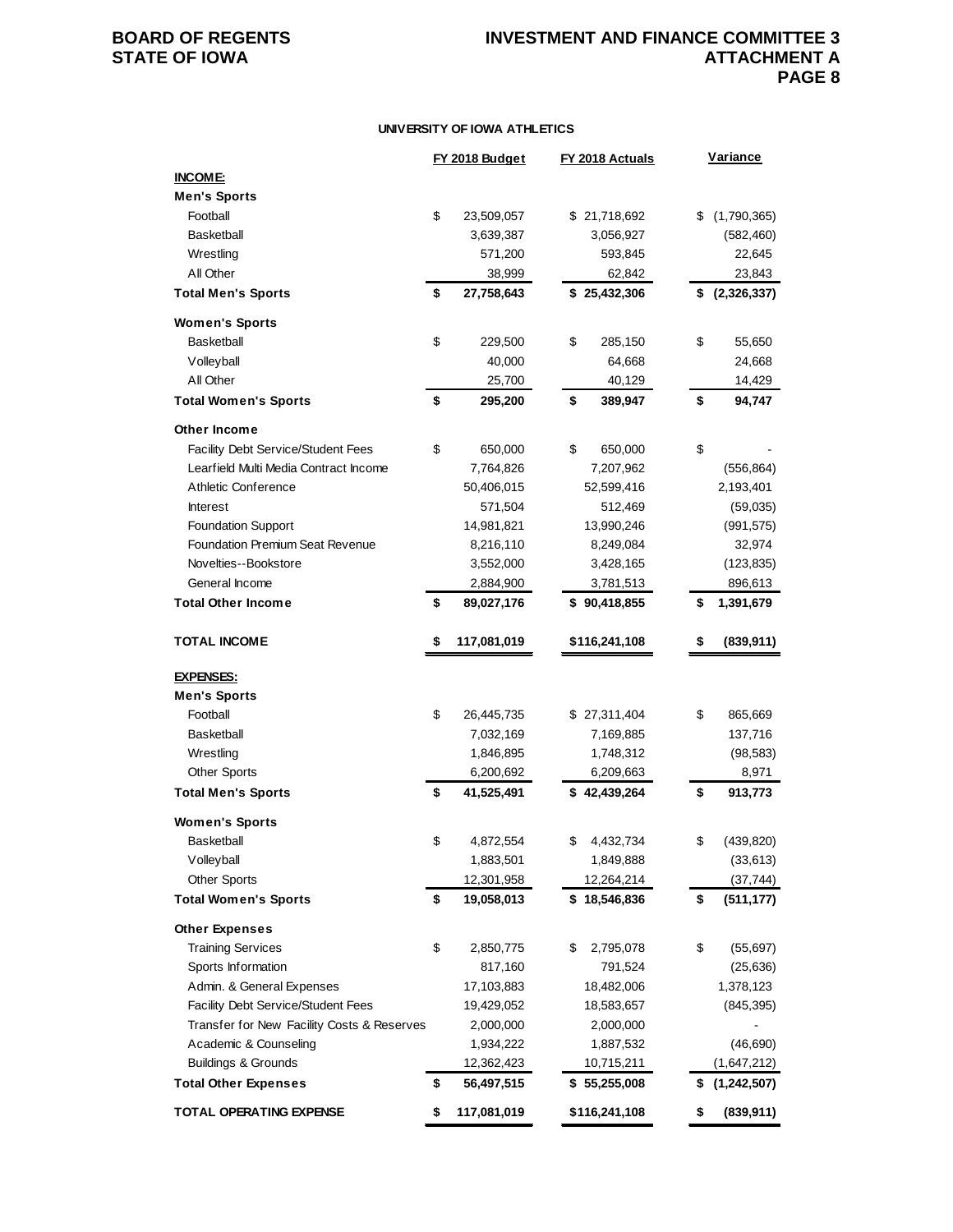# **STATE OF IOWA**

The following describes the budget-to-actual revenue and expense variances for SUI Athletics as shown on the previous page.

Revenue Variances

- Men's sports income was less than the budget due to lower than projected season and individual ticket sales.
- Athletic Conference income exceeded the budget due to additional bowl income distributions.
- Less foundation support than budgeted was needed to support athletic operations.
- General income exceeded the budget from revenue received for special events and insurance claims.

Expense Variances

- Administrative and general expenses were above budget because primarily due to higher student-athlete food costs.
- Annual debt service was less than the budget from the timing of the bond issues for Kinnick Stadium's North Endzone Project.
- Cost associated with buildings and grounds were under budget from lower project costs and utility savings realized throughout the year.

The following provides a 5-year history of actual revenues and expenditures for SUI Athletics. Athletics is fully self-supporting and receives no general university support.

|                            |    |            | <b>University of Iowa Athletics</b> |    |            |    |               |    |               |  |  |  |
|----------------------------|----|------------|-------------------------------------|----|------------|----|---------------|----|---------------|--|--|--|
| FY 2014-FY 2018            |    |            |                                     |    |            |    |               |    |               |  |  |  |
|                            |    | FY 2014    | FY 2015                             |    | FY 2016    |    | FY 2017       |    | FY 2018       |  |  |  |
| Revenues                   |    |            |                                     |    |            |    |               |    |               |  |  |  |
| Sports Income              | \$ | 26,468,416 | \$27,037,732                        | \$ | 24,819,131 | \$ | 28,829,661    | \$ | 25,822,253    |  |  |  |
| Alumni / Foundation /      |    |            |                                     |    |            |    |               |    |               |  |  |  |
| Corp Support / Sponsorship |    | 21,021,912 | 19,870,003                          |    | 22,472,224 |    | 25,211,698    |    | 22,239,330    |  |  |  |
| Athletic Conference /      |    |            |                                     |    |            |    |               |    |               |  |  |  |
| <b>NCAA Support</b>        |    | 26,446,785 | 31,287,367                          |    | 33,815,691 |    | 36,177,833    |    | 52,599,416    |  |  |  |
| <b>Student Fees</b>        |    | 683,917    | 650,000                             |    | 650,000    |    | 650,000       |    | 650,000       |  |  |  |
| Other Income               |    | 12,720,234 | 13,394,735                          |    | 14,595,554 |    | 24,218,763    |    | 14,930,109    |  |  |  |
| Total Income               | \$ | 87,341,264 | \$92,239,837                        | \$ | 96,352,600 |    | \$115,087,955 |    | \$116,241,108 |  |  |  |
| Expenses                   |    |            |                                     |    |            |    |               |    |               |  |  |  |
| Men's Sports               | \$ | 30,495,384 | \$33,325,545                        | \$ | 36,997,789 | \$ | 40,249,758    | \$ | 42,439,264    |  |  |  |
| Women's Sports             |    | 13,672,692 | 14,912,925                          |    | 15,886,354 |    | 17,385,854    |    | 18,546,836    |  |  |  |
| Other Expenses             |    | 43,173,188 | 44,001,367                          |    | 43,468,458 |    | 57,452,343    |    | 55,255,008    |  |  |  |
| <b>Total Expenses</b>      | \$ | 87,341,264 | \$92,239,837                        | \$ | 96,352,600 |    | \$115,087,955 |    | \$116,241,108 |  |  |  |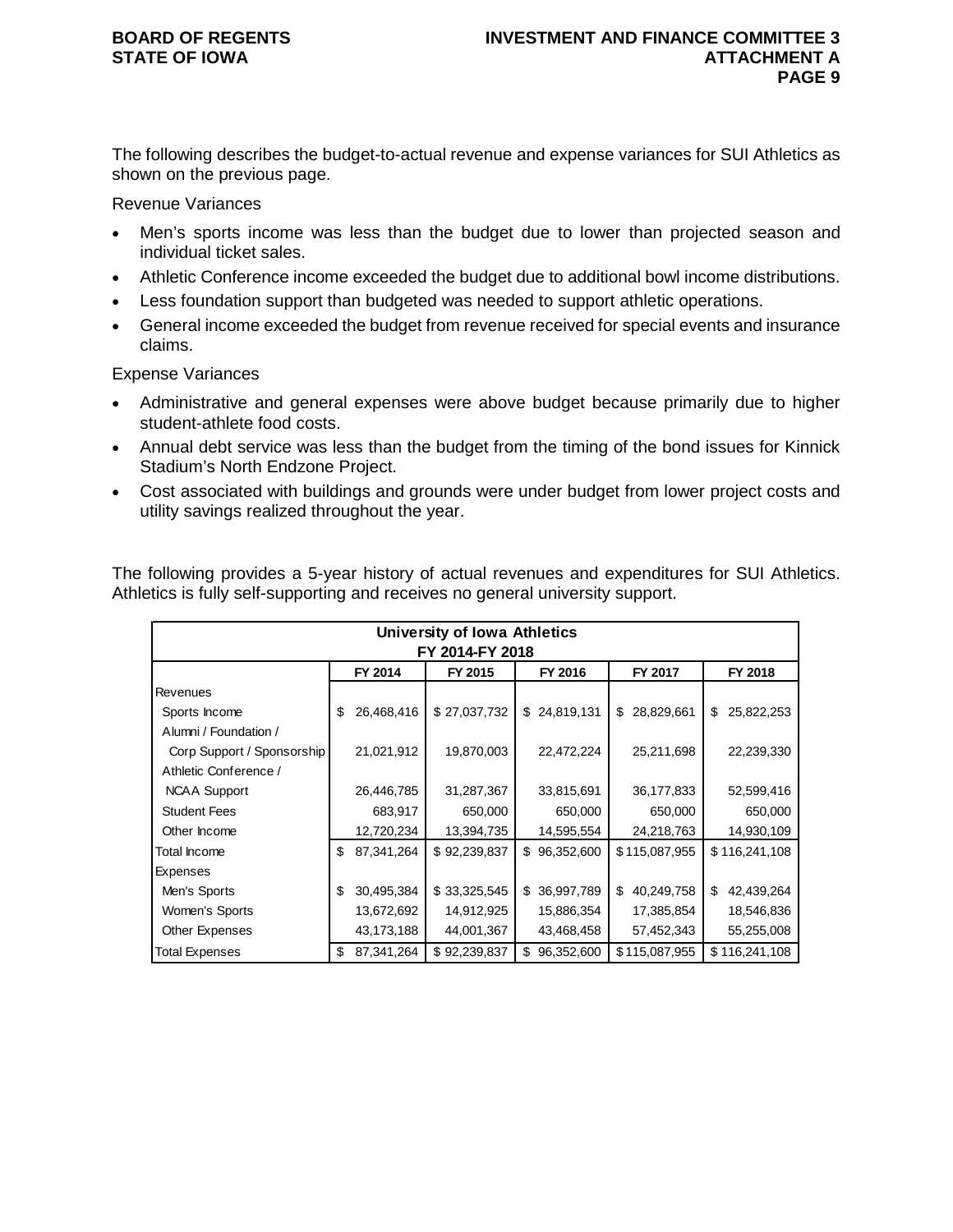#### **BOARD OF REGENTS INVESTMENT AND FINANCE COMMITTEE 3 ATTACHMENT A PAGE 10**

| University of Iowa Residence System - FY 2018 |               |              |                          |         |
|-----------------------------------------------|---------------|--------------|--------------------------|---------|
|                                               | <b>Budget</b> | Actual       | Variance<br>Over/(Under) | Percent |
| Revenues                                      | \$83,142,910  | \$80,081,448 | (\$3,061,462)            | 96.3%   |
| Expenditures                                  | 64,420,706    | 61.711.189   | (\$2,709,517)            | 95.8%   |
| Debt Service                                  | 11,711,679    | 11,655,046   | ( \$56, 633)             | 99.5%   |
| <b>Mandatory Transfers</b>                    | 600,000       | 600.000      | \$0                      | 100.0%  |
| Net Revenues                                  | 6,410,525     | 6.115.213    | (\$295,312)              | 95.4%   |
| Net Revenues as % of Gross Revenue            | 7.7%          | 7.6%         |                          |         |

The SUI Residence System's total operating revenues were 3.7% under budget and expenses were 4.2% less than the budget resulting in net revenues being very close to budget. The FY 2018 budget was developed assuming residence hall occupancy of 6,758. Because of the smaller first-year class size for FY 2018, actual residence hall occupancy was only 6,424 students.

Salary/benefit costs savings resulted from numerous vacancies and turnover in the facilities and dining operations areas. Cost of food and other operating expenses were less than budget largely due to the reduced occupancy resulting in fewer meals served, reduced laundry, telecommunication, and other services. Utility costs were lower than the budget primarily from less consumption than originally estimated at the newly opened Catlett Hall. Repairs and maintenance costs were also under budget from fewer needed repair projects in the residence halls compared to prior years.

| University of Iowa - Residence System<br>FY 2014 - FY 2018 |    |              |    |              |  |              |  |              |    |               |
|------------------------------------------------------------|----|--------------|----|--------------|--|--------------|--|--------------|----|---------------|
|                                                            |    | FY 2014      |    | FY 2015      |  | FY 2016      |  | FY 2017      |    | FY 2018       |
| Revenues                                                   |    | \$68,725,380 |    | \$70,237,196 |  | \$78,504,307 |  | \$82,130,097 |    | \$ 80,081,448 |
| <b>Expenditures for Operations</b>                         |    | 52,044,867   |    | 51,744,125   |  | 54,465,153   |  | 57,979,545   |    | 61,711,189    |
| Debt Service and Mandatory Transfers                       |    | 7,540,926    |    | 9,180,555    |  | 10,099,969   |  | 10,784,527   |    | 12,255,046    |
| Net Revenues after Debt Service and<br>Mandatory Transfers | \$ | 9,139,587    | \$ | 9,312,516    |  | \$13,939,185 |  | \$13,366,025 | \$ | 6,115,213     |
| Net Revenues as % of Gross Revenue                         |    | 13.3%        |    | 13.3%        |  | 17.8%        |  | 16.3%        |    | 7.6%          |

For comparative purposes, the residence system provided Fall 2018 enrollment and occupancy information which impact the current year budget as part of their annual report. As expected and budgeted for in the current year, Fall 2018 occupancy in the Residence System has declined due to the drop in lower division enrollment which comprise the majority of the residence hall population.

| University of Iowa Residence System                 |        |        |        |         |  |  |  |  |  |  |  |  |
|-----------------------------------------------------|--------|--------|--------|---------|--|--|--|--|--|--|--|--|
| <b>Fall 2017</b><br>Fall 2018<br>% Change<br>Change |        |        |        |         |  |  |  |  |  |  |  |  |
| <b>Total University Enrollment</b>                  | 33,564 | 32.948 | $-616$ | $-1.8%$ |  |  |  |  |  |  |  |  |
| Low er Division                                     | 11,607 | 10,660 | $-947$ | $-8.2%$ |  |  |  |  |  |  |  |  |
| Low er Div as % of Total                            | 34.6%  | 32.4%  |        |         |  |  |  |  |  |  |  |  |
| <b>Total Occupancy</b>                              | 6.424  | 6.078  | $-346$ | $-5.4%$ |  |  |  |  |  |  |  |  |
| Occupancy as a                                      |        |        |        |         |  |  |  |  |  |  |  |  |
| % of Enrollment                                     | 19.1%  | 18.4%  |        |         |  |  |  |  |  |  |  |  |

The principal outstanding on dormitory revenue bonds for SUI as of June 30, 2017, was \$160.5 million (excludes July 1 principal payment). The Voluntary Reserve Fund balance totaled \$15.9 million at fiscal year-end.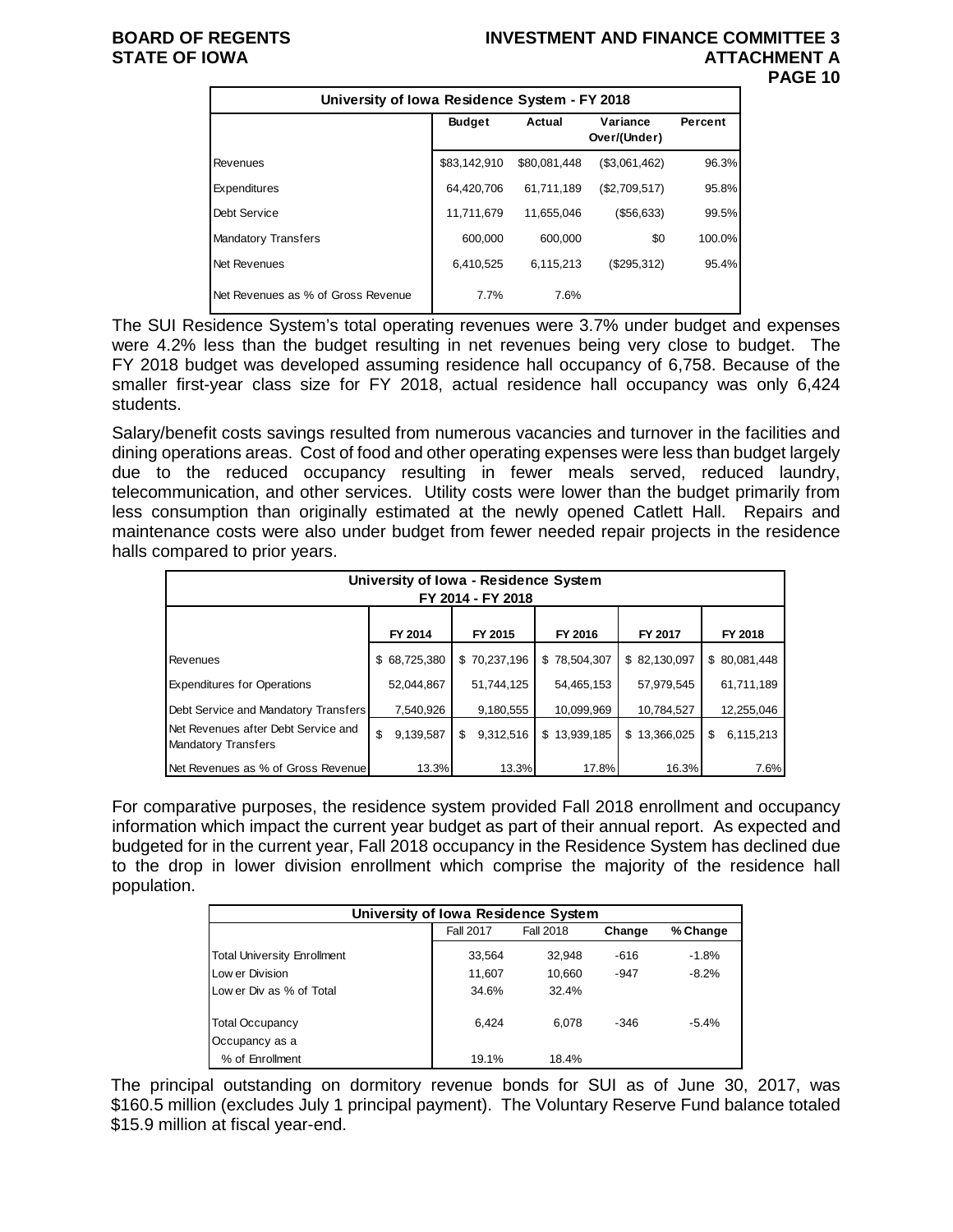### **Iowa State University**

The budget-to-actual comparison below contains consolidated revenue and expenditure data for the general university and all special purpose appropriated units.

| Iowa State University - General Operating Fund<br>FY 2018 |    |                                        |    |               |    |                          |                                 |  |
|-----------------------------------------------------------|----|----------------------------------------|----|---------------|----|--------------------------|---------------------------------|--|
|                                                           |    | <b>Board Approved</b><br><b>Budget</b> |    | <b>Actual</b> |    | Variance<br>Over/(Under) | Actual as % of<br><b>Budget</b> |  |
| <b>REVENUES</b>                                           |    |                                        |    |               |    |                          |                                 |  |
| <b>APPROPRIATIONS</b>                                     |    |                                        |    |               |    |                          |                                 |  |
| General                                                   | \$ | 227,625,606                            | \$ | 222,224,870   | \$ | (5,400,736)              | 97.6%                           |  |
| <b>RESOURCES</b>                                          |    |                                        |    |               |    |                          |                                 |  |
| <b>Federal Support</b>                                    |    | 15,405,000                             |    | 15,405,000    |    |                          | 100.0%                          |  |
| <b>Interest</b>                                           |    | 1,889,150                              |    | 2,129,210     |    | 240,060                  | 112.7%                          |  |
| <b>Tuition and Fees</b>                                   |    | 456,567,000                            |    | 450,260,300   |    | (6,306,700)              | 98.6%                           |  |
| <b>Reimbursed Indirect Costs</b>                          |    | 20,096,998                             |    | 21,994,049    |    | 1,897,051                | 109.4%                          |  |
| Other Income                                              |    | 1,375,850                              |    | 2,118,060     |    | 742,210                  | 153.9%                          |  |
| <b>TOTAL REVENUES</b>                                     | \$ | 722,959,604                            | \$ | 714,131,489   | \$ | (8,828,115)              | 98.8%                           |  |
|                                                           |    |                                        |    |               |    |                          |                                 |  |
| <b>EXPENDITURES</b>                                       |    |                                        |    |               |    |                          |                                 |  |
| <b>Salaries</b>                                           | \$ | 461,049,800                            | \$ | 467,754,555   | \$ | 6,704,755                | 101.5%                          |  |
| Prof. /Scientific Supplies                                |    | 75,714,804                             |    | 69,018,150    |    | (6,696,654)              | 91.2%                           |  |
| <b>Library Acquisitions</b>                               |    | 11,500,000                             |    | 12,524,147    |    | 1,024,147                | 108.9%                          |  |
| Rentals                                                   |    | 2,195,000                              |    | 1,919,002     |    | (275,998)                | 87.4%                           |  |
| <b>Utilities</b>                                          |    | 32,510,000                             |    | 29,835,176    |    | (2,674,824)              | 91.8%                           |  |
| <b>Building Repairs</b>                                   |    | 15,050,000                             |    | (482, 559)    |    | (15,532,559)             | $-3.2%$                         |  |
| Auditor of State                                          |    | 750,000                                |    | 531,807       |    | (218, 193)               | 70.9%                           |  |
| Equipment                                                 |    | 8,710,000                              |    | 4,934,614     |    | (3,775,386)              | 56.7%                           |  |
| Aid to Individuals                                        |    | 115,480,000                            |    | 117,495,268   |    | 2,015,268                | 101.7%                          |  |
| TOTAL EXPENDITURES                                        | \$ | 722,959,604                            | \$ | 703,530,160   | \$ | (19, 429, 444)           | 97.3%                           |  |

Actual operating revenues were 1.2% less than the FY 2018 budget. The 2018 General Assembly enacted a mid-year cut of \$5.4 million to ISU's appropriation. Tuition revenues totaled \$450.6 million and were 1.4% less than the budget due enrollment leveling off from the previous year. Resident tuition revenue comprised 34.6% of tuition revenue while 65.4% came from nonresident students. Indirect cost reimbursements from federal grants exceeded the budget from additional research activity. Interest and other income also exceeded the budget and offset a portion of the declines in state appropriations and tuition revenue.

Actual operating expenditures were 2.7% under budget. The mid-year appropriation cut was anticipated and resulted in conservative spending in non-salary expenses for most of the year. Salary and wage costs comprised 66.5% of all general fund operating expenses and were 1.5% over budget, primarily in merit staff. Building repairs were significantly less than budget primarily due to the timing and amounts of the revenue sources in relation to the expenses incurred for the Biosciences Facilities and Student Innovation Center building projects. These projects resulted in a greater proportion of university funds being utilized during FY 2017 and reimbursed during FY 2018. Equipment expenditures were less than budget due to conservative spending in light of budget reductions.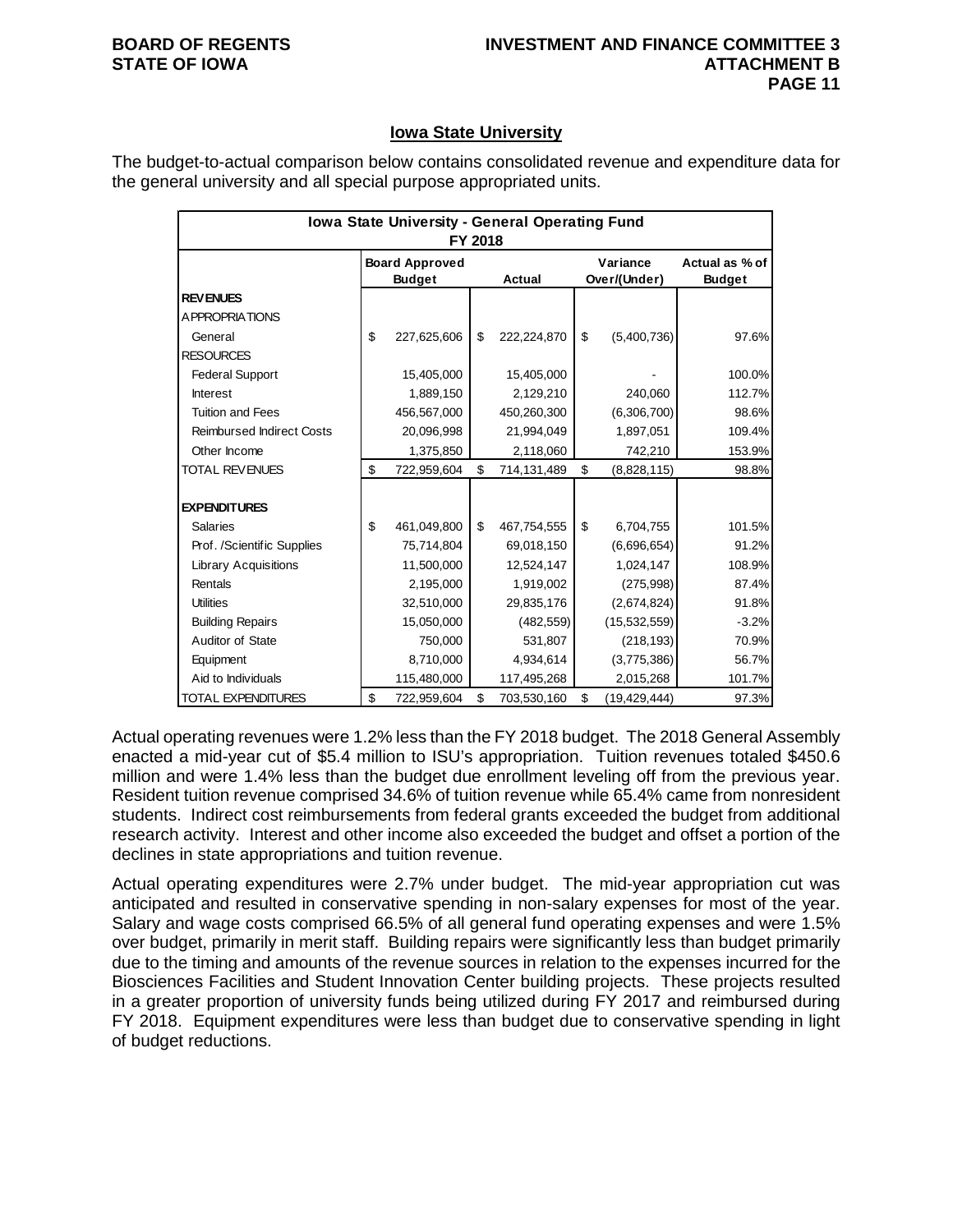The FY 2018 budget included reallocations of \$2.82 million to ensure student access, enhance the student experience, and to ensure a safe a welcoming campus. Specifically, commitments included the hiring of faculty and academic support staff, and additional investment in student health/wellness, and safety and support services. These internal reallocations were made as planned.

The following provides a consolidated five-year history of actual revenues and expenditures from the general university and all special purpose operating units. The increase in total revenues is primarily due to increased tuition revenue from nonresidents during the five-year period. Enrollment during the period has grown from 33,241 in Fall 2013 to 36,321 in Fall 2017 (includes post-doctoral students). State funding continued its downward trend and remains significantly less than the \$276.5 million appropriated for FY 2009.

|                                  | <b>Iowa State University - General Operating Fund</b><br>FY 2014 - FY 2018 |             |    |             |    |             |    |             |    |               |
|----------------------------------|----------------------------------------------------------------------------|-------------|----|-------------|----|-------------|----|-------------|----|---------------|
|                                  |                                                                            |             |    |             |    |             |    |             |    |               |
|                                  |                                                                            | FY 2014     |    | FY 2015     |    | FY 2016     |    | FY 2017     |    | FY 2018       |
| <b>REVENUES</b>                  |                                                                            |             |    |             |    |             |    |             |    |               |
| A PPROPRIATIONS                  |                                                                            |             |    |             |    |             |    |             |    |               |
| <b>General Appropriations</b>    | \$                                                                         | 236,122,151 | \$ | 237,519,969 | \$ | 238,756,014 | \$ | 231,984,014 | \$ | 222,224,870   |
| <b>RESOURCES</b>                 |                                                                            |             |    |             |    |             |    |             |    |               |
| <b>Federal Support</b>           |                                                                            | 12,942,000  |    | 14,405,000  |    | 15,405,000  |    | 15,405,000  |    | 15,405,000    |
| <b>Interest</b>                  |                                                                            | 2,726,976   |    | 2,424,756   |    | 2,189,539   |    | 1,392,194   |    | 2,129,210     |
| <b>Tuition and Fees</b>          |                                                                            | 354,256,074 |    | 380,468,844 |    | 397,198,299 |    | 429,570,430 |    | 450,260,300   |
| <b>Reimbursed Indirect Costs</b> |                                                                            | 18,988,034  |    | 18,772,533  |    | 20,501,919  |    | 21,276,155  |    | 21,994,049    |
| Other Income                     |                                                                            | 1,592,978   |    | 1,717,948   |    | 1,974,136   |    | 1,699,063   |    | 2,118,060     |
| <b>TOTAL REVENUES</b>            | \$                                                                         | 626,628,213 | \$ | 655,309,050 | \$ | 676,024,907 | \$ | 701,326,856 |    | \$714,131,489 |
| <b>EXPENDITURES</b>              |                                                                            |             |    |             |    |             |    |             |    |               |
| <b>Salaries</b>                  | \$                                                                         | 405,528,523 | \$ | 432,347,799 | \$ | 450,116,858 | \$ | 466,922,305 | \$ | 467,754,555   |
| Prof. /Scientific Supplies       |                                                                            | 51,363,522  |    | 61,262,612  |    | 55,479,230  |    | 60,437,256  |    | 69,018,150    |
| <b>Library Acquisitions</b>      |                                                                            | 11,096,114  |    | 10,761,666  |    | 11,462,489  |    | 9,697,216   |    | 12,524,147    |
| Rentals                          |                                                                            | 1,339,866   |    | 1,780,270   |    | 2,151,321   |    | 1,839,971   |    | 1,919,002     |
| <b>Utilities</b>                 |                                                                            | 28,287,869  |    | 31,141,448  |    | 31,589,075  |    | 29,706,068  |    | 29,835,176    |
| <b>Building Repairs</b>          |                                                                            | 30,742,563  |    | 20,011,945  |    | 15,679,260  |    | 48,534,549  |    | (482, 559)    |
| Auditor of State                 |                                                                            | 452,377     |    | 360,509     |    | 743,367     |    | 601,487     |    | 531,807       |
| Equipment                        |                                                                            | 7,211,378   |    | 9,965,239   |    | 8,652,604   |    | 3,177,712   |    | 4,934,614     |
| Aid to Individuals               |                                                                            | 84,995,225  |    | 91,518,900  |    | 99,083,838  |    | 108,994,603 |    | 117,495,268   |
| <b>TOTAL EXPENDITURES</b>        | \$                                                                         | 621,017,437 | \$ | 659,150,388 | \$ | 674,958,042 | \$ | 729,911,167 | \$ | 703,530,160   |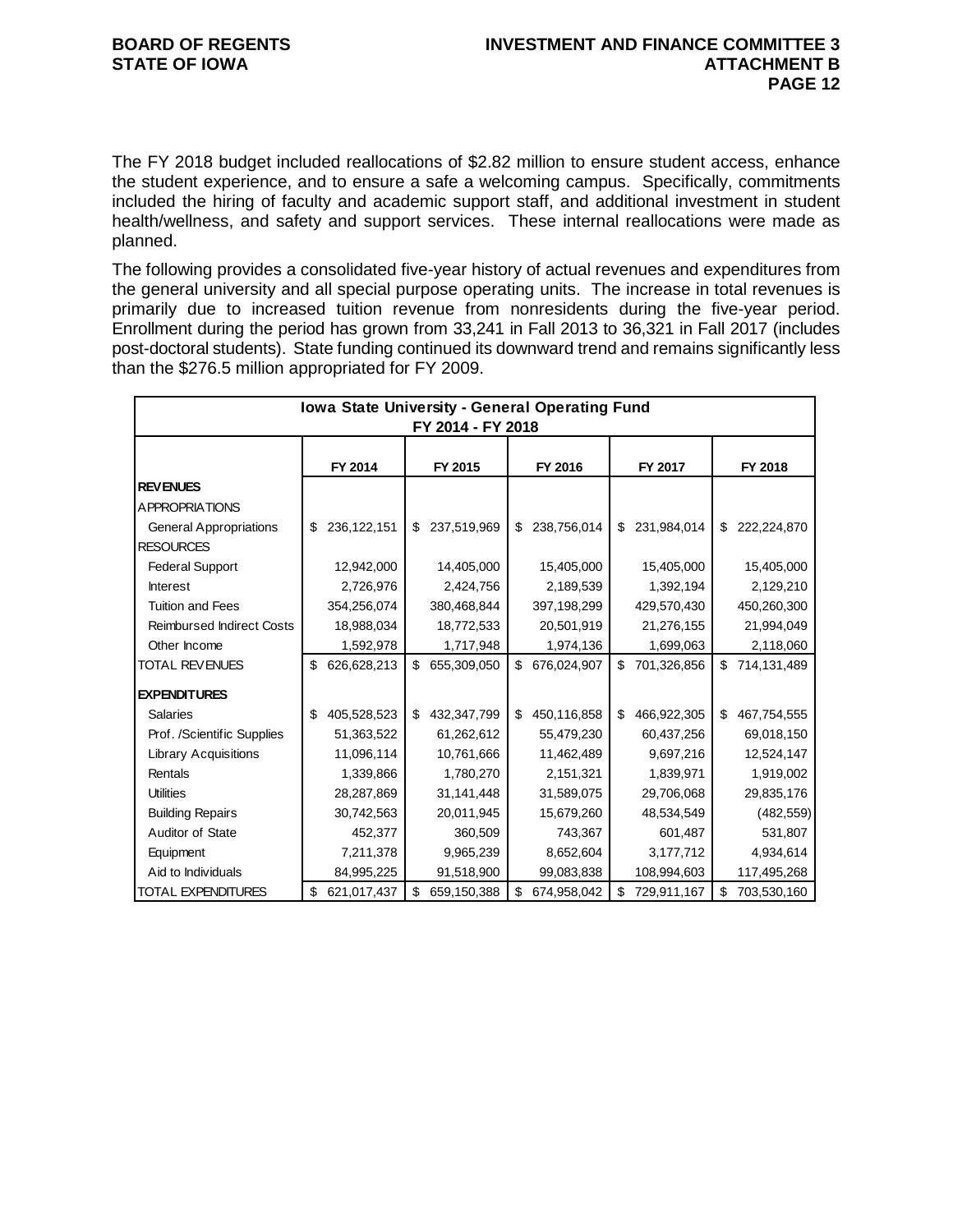### **BOARD OF REGENTS INVESTMENT AND FINANCE COMMITTEE 3 ATTACHMENT B PAGE 13**

#### **IOWA STATE UNIVERSITY ATHLETICS**

| <b>INCOME</b><br>Sports:                    |    | FY 2018 Budget    | FY 2018 Actuals  | <b>Variance</b> |
|---------------------------------------------|----|-------------------|------------------|-----------------|
| Football                                    | \$ | 10,399,029        | \$<br>10,707,839 | \$<br>308,810   |
| Men's Basketball                            |    | 3,800,000         | 4,204,803        | 404,803         |
| Women's Basketball                          |    | 420,000           | 391,199          | (28, 801)       |
| Wrestling                                   |    | 100,000           | 246,619          | 146,619         |
| <b>Other Sports</b>                         |    | 315,000           | 343,701          | 28,701          |
| <b>Subtotal</b>                             | \$ | 15,034,029        | \$<br>15,894,161 | \$<br>860,132   |
| <b>Other Income</b>                         |    |                   |                  |                 |
| <b>Big Twelve Conference/NCAA</b>           |    | 31,355,000        | \$<br>33,836,807 | \$<br>2,481,807 |
| Post-Season Revenue                         |    | 1,428,000         | 1,628,706        | 200,706         |
| <b>Foundation Support</b>                   |    | 15,678,815        | 18,429,265       | 2,750,450       |
| Multi-Media Rights                          |    | 5,500,000         | 5,506,410        | 6,410           |
| <b>Student Fees</b>                         |    | 2,000,000         | 2,093,104        | 93,104          |
| <b>Game Guarantees</b>                      |    | 225,000           | 283,006          | 58,006          |
| <b>Auxillary Revenue</b>                    |    | 1,840,000         | 1,986,040        | 146,040         |
| Other Revenue                               |    | 2,826,000         | 3,991,103        | 1,165,103       |
| <b>Subtotal</b>                             | \$ | 60,852,815        | \$<br>67,754,441 | \$<br>6,901,626 |
| <b>TOTAL INCOME</b>                         | S  | 75,886,844        | \$<br>83,648,602 | \$<br>7,761,758 |
| <b>EXPENSES</b><br><b>Sports Operations</b> |    |                   |                  |                 |
| Football                                    | \$ | 4,564,500         | \$<br>5,482,211  | \$<br>917,711   |
| Men's Basketball                            |    | 1,835,700         | 1,826,863        | (8,837)         |
| Women's Basketball                          |    | 1,249,000         | 1,060,562        | (188, 438)      |
| Wrestling                                   |    | 312,605           | 316,044          | 3,439           |
| <b>Other Sports</b>                         |    | 3,163,570         | 3,039,981        | (123, 589)      |
| <b>Subtotal</b>                             | \$ | 11,125,375        | \$<br>11,725,661 | \$<br>600,286   |
| <b>Sports Program Support Units:</b>        |    |                   |                  |                 |
| Medical                                     |    | 750,000           | \$<br>917,593    | \$<br>167,593   |
| <b>Video Operations</b>                     |    | 236,500           | 260,823          | 24,323          |
| Sports Performance                          |    | 600,000           | 578,284          | (21, 716)       |
| <b>Academic Services</b>                    |    | 336,200           | 272,967          | (63, 233)       |
| Other                                       |    | 487,000           | 515,752          | 28,752          |
| <b>Subtotal</b>                             | \$ | 2,409,700         | \$<br>2,545,419  | \$<br>135,719   |
| <b>Internal Operations:</b>                 |    |                   |                  |                 |
| Administrative                              | \$ | 3,738,100         | \$<br>4,229,827  | \$<br>491,727   |
| Compliance                                  | \$ | 115,500           | \$<br>96,339     |                 |
| Information Technology Operations           |    | 704,000           | 661,916          | (42,084)        |
| <b>Subtotal</b>                             | \$ | 4,557,600         | \$<br>4,988,082  | \$<br>449,643   |
| <b>Salaries &amp; Benefits</b>              | \$ | 25,574,095        | \$<br>25,823,614 | \$<br>249,519   |
| <b>Scholarships</b>                         |    | 7,392,918         | 7,437,619        | 44,701          |
| <b>External Operations</b>                  |    | 2,968,600         | 2,790,366        | (178, 234)      |
| <b>Facilities &amp; Events</b>              |    | 7,408,275         | 7,986,667        | 578,392         |
| <b>Postseason</b>                           |    | 3,130,000         | 3,370,763        | 240,763         |
| <b>Debt Service</b>                         |    | 7,882,198         | 11,441,229       | 3,559,031       |
| <b>Capital Projects</b>                     |    | 3,362,500         | 5,455,565        | 2,093,065       |
| <b>TOTAL EXPENSES</b>                       | \$ | <u>75,811,261</u> | \$<br>83,564,985 | \$<br>7,772,885 |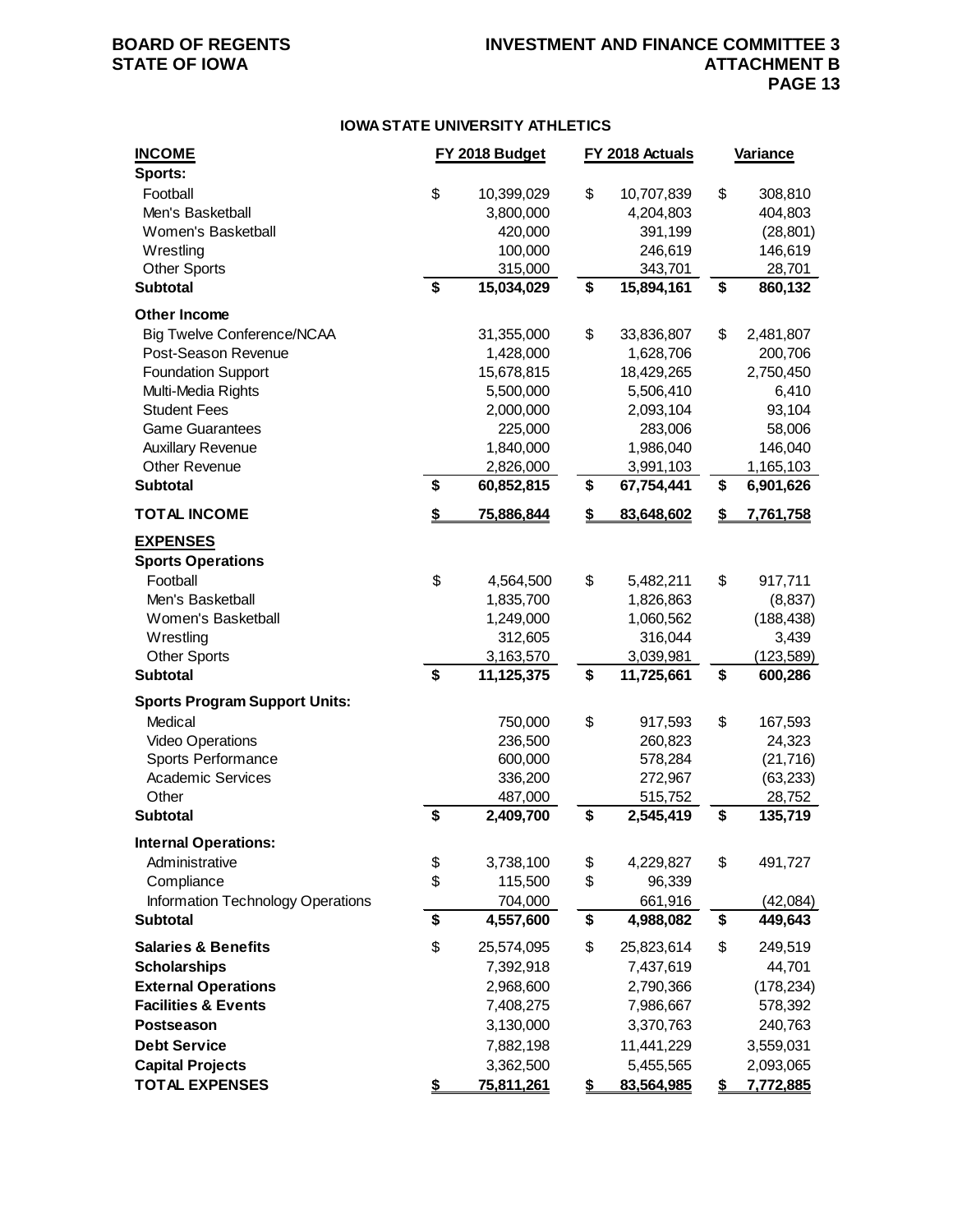The following summarizes the significant budget-to-actual revenue and expense variances for ISU Athletics as shown on the previous page.

Revenue Variances

- Football, men's basketball and wrestling ticket sales exceeded conservative budget projections with sales in the other sports being close to budget.
- Conference distributions were higher than earlier projected by the Big 12.
- Post-season revenue was greater than the budget due to a higher football bowl distribution than projected.
- Foundation support exceeded the budget from additional Cyclone Club funds transferred to support early debt service payments.
- Other revenue was higher than budgeted from additional licensing income and contractual events at Hilton Coliseum that exceeded conservative budget projections.

Expense Variances

- Additional investments in team meals and nutrition costs from NCAA rule changes resulted in football operational costs exceeding the budget.
- An increase in the Big 12 Conference's administrative expense allocation resulted in internal operations costs being higher than budget.
- Facilities and events costs were over budget from higher security costs to accommodate attendance levels and costs from additional events at Hilton Coliseum.
- Postseason expenses were higher than the budget from travel costs associated with the bowl game.
- Debt service exceeded the budget due to the early debt liquidation of debt for the Jack Trice Stadium east-concourse and the Sukup Basketball Complex.
- Capital project expenditures increased as Athletics continues to invest in deferred maintenance projects and facility upgrades.

The following provides a five-year summary of ISU Athletics' revenues and expenditures. Athletics is fully self-supporting and receives no general university support.

| <b>Iowa State University Athletics</b> |                 |                   |                 |              |              |  |  |
|----------------------------------------|-----------------|-------------------|-----------------|--------------|--------------|--|--|
|                                        |                 | FY 2014 - FY 2018 |                 |              |              |  |  |
|                                        | FY 2014         | FY 2015           | FY 2016         | FY 2017      | FY 2018      |  |  |
| <b>Revenues</b>                        |                 |                   |                 |              |              |  |  |
| Sports Income                          | \$14,418,165    | \$14,155,561      | \$15,626,120    | \$14,260,191 | \$15,894,161 |  |  |
| Alumni / Foundation /                  |                 |                   |                 |              |              |  |  |
| Corp Support / Sponsorship             | 15,497,964      | 14,891,808        | 18,916,622      | 20,884,009   | 23,935,675   |  |  |
| Athletic Conference /                  |                 |                   |                 |              |              |  |  |
| <b>NCAA Support</b>                    | 23,924,945      | 26,285,182        | 31,559,732      | 35,009,802   | 35,465,513   |  |  |
| <b>Student Fees</b>                    | 1,957,396       | 2,044,400         | 2,111,137       | 2,133,219    | 2,093,104    |  |  |
| Other Income                           | 4,852,524       | 4,825,659         | 6,094,017       | 5,675,067    | 6,260,149    |  |  |
| <b>Total Revenues</b>                  | \$60,650,994    | \$62,202,610      | \$74,307,628    | \$77,962,288 | \$83,648,602 |  |  |
| Expenses                               |                 |                   |                 |              |              |  |  |
| <b>Sports Operations</b>               | 8,209,099<br>\$ | \$<br>8,691,492   | \$<br>9,759,850 | \$10,752,800 | \$11,725,661 |  |  |
| Non-Sport Operations                   | 13,431,322      | 14,432,476        | 16,308,732      | 17,357,328   | 18,310,534   |  |  |
| Scholarships                           | 5,601,972       | 5,869,462         | 6,411,327       | 7,144,422    | 7,437,619    |  |  |
| Other Expenses                         | 33,317,002      | 33,134,967        | 41,751,529      | 42,613,472   | 46,091,171   |  |  |
| <b>Total Expenses</b>                  | \$60,559,395    | \$62,128,397      | \$74,231,438    | \$77,868,022 | \$83,564,985 |  |  |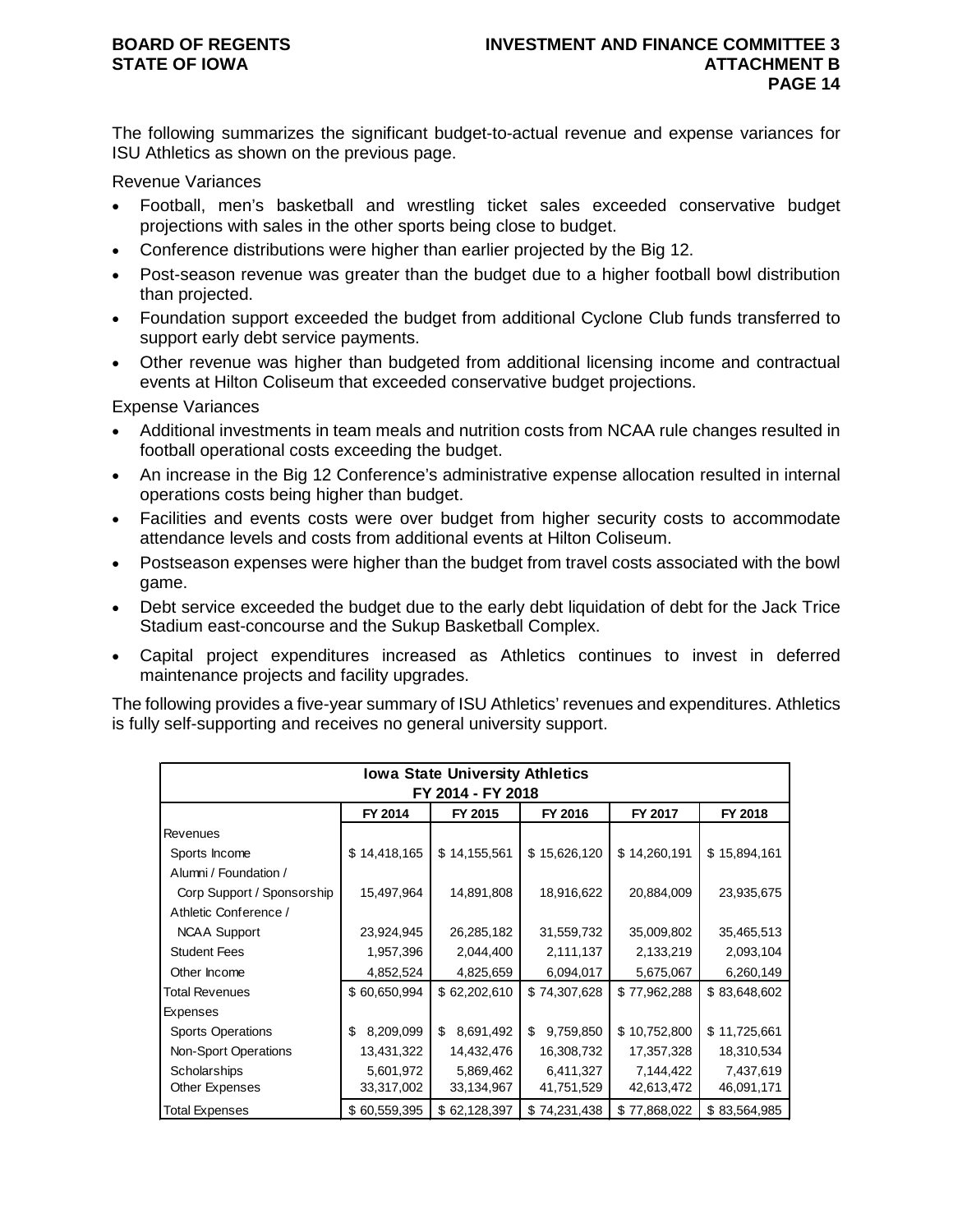#### **BOARD OF REGENTS INVESTMENT AND FINANCE COMMITTEE 3 STATE OF IOWA ATTACHMENT B PAGE 15**

| Iowa State University Residence System - FY 2018 |               |               |                          |         |  |  |  |  |  |
|--------------------------------------------------|---------------|---------------|--------------------------|---------|--|--|--|--|--|
|                                                  | <b>Budget</b> | <b>Actual</b> | Variance<br>Over/(Under) | Percent |  |  |  |  |  |
| Revenues                                         | \$111,764,226 | \$108,964,436 | (2,799,790)              | 97.5%   |  |  |  |  |  |
| Expenditures                                     | 81,589,927    | 76,552,825    | (5,037,102)              | 93.8%   |  |  |  |  |  |
| Debt Service                                     | 16,610,983    | 16,109,542    | (501, 441)               | 97.0%   |  |  |  |  |  |
| Mandatory Transfers                              | 500,000       |               | (500,000)                | $0.0\%$ |  |  |  |  |  |
| Net Revenues                                     | 13,063,316    | 16,302,069    | 3,238,753                | 124.8%  |  |  |  |  |  |
| INet Revenues as % of Gross Revenue              | 11.7%         | 15.0%         |                          |         |  |  |  |  |  |

The ISU Residence System's total operating revenues were 2.5% under budget and expenses were 6.2% less than the budget resulting in net revenues exceeding the budget. While the Fall 2017 occupancy of 12,231 students was close to budget, fall to spring attrition was higher than expected resulting in lower housing and dining contractual income.

Salary and benefit costs were under budget from lower than anticipated salary increases and from unfilled open positions. Fewer voluntary block meal dining contracts and food cost saving measures resulted in lower than expected food costs. Utility costs were also slightly under budget. Annual debt service was less than the budget resulting from refunding bonds issued at lower interest rates.

| Iowa State University - Residence System<br>FY 2014 - FY 2018     |              |                   |                 |                  |                  |  |  |  |  |
|-------------------------------------------------------------------|--------------|-------------------|-----------------|------------------|------------------|--|--|--|--|
| FY 2014<br>FY 2015<br>FY 2016<br>FY 2017<br>FY 2018               |              |                   |                 |                  |                  |  |  |  |  |
| Revenues                                                          | \$95,540,398 | \$102,922,106     | \$108,451,006   | \$105,112,017    | \$108,964,436    |  |  |  |  |
| <b>Expenditures for Operations</b>                                | 68,206,656   | 73,751,820        | 76,414,741      | 76,115,787       | 76,552,825       |  |  |  |  |
| Debt Service and Mandatory Transfers                              | 12,929,599   | 13,049,502        | 16,951,169      | 16,531,083       | 16,109,542       |  |  |  |  |
| Net Revenues after Debt Service and<br><b>Mandatory Transfers</b> | \$14,404,143 | 16,120,784<br>\$. | 15,085,096<br>S | 12,465,147<br>\$ | \$<br>16.302.069 |  |  |  |  |
| INet Revenues as % of Gross Revenue                               | 15.1%        | 15.7%             | 13.9%           | 11.9%            | 15.0%            |  |  |  |  |

The residence system annual report provides information on various aspects of Iowa State University's residence system for FY 2018 including enrollment data, residence hall/apartment utilization, and financial information. The annual report also contains enrollment and occupancy information for the current year (Fall 2018). While enrollment and occupancy have declined for Fall 2018, the Residence System has greatly reduced the number of leased off-campus apartment spaces total occupancy previously necessary to meet demand in prior years.

| <b>Iowa State University Residence System</b> |                                                     |        |        |         |  |  |  |  |
|-----------------------------------------------|-----------------------------------------------------|--------|--------|---------|--|--|--|--|
|                                               | % Change<br><b>Fall 2017</b><br>Fall 2018<br>Change |        |        |         |  |  |  |  |
| <b>Total University Enrollment</b>            | 36.321                                              | 34,992 | -1.329 | $-3.7%$ |  |  |  |  |
| Low er Division                               | 12,876                                              | 12,406 | $-470$ | $-3.7%$ |  |  |  |  |
| Low er Div as % of Total                      | 35.5%                                               | 35.5%  |        |         |  |  |  |  |
| <b>Total Occupancy</b>                        | 12.231                                              | 11.401 | -830   | $-6.8%$ |  |  |  |  |
| Total Occupancy % of Enrollment               | 33.7%                                               | 32.6%  |        |         |  |  |  |  |

The principal outstanding on dormitory revenue bonds for ISU as of June 30, 2018, was \$148.5 million (excludes July 1 principal payment). The Voluntary Reserve Fund balance totaled \$44.9 million at year end.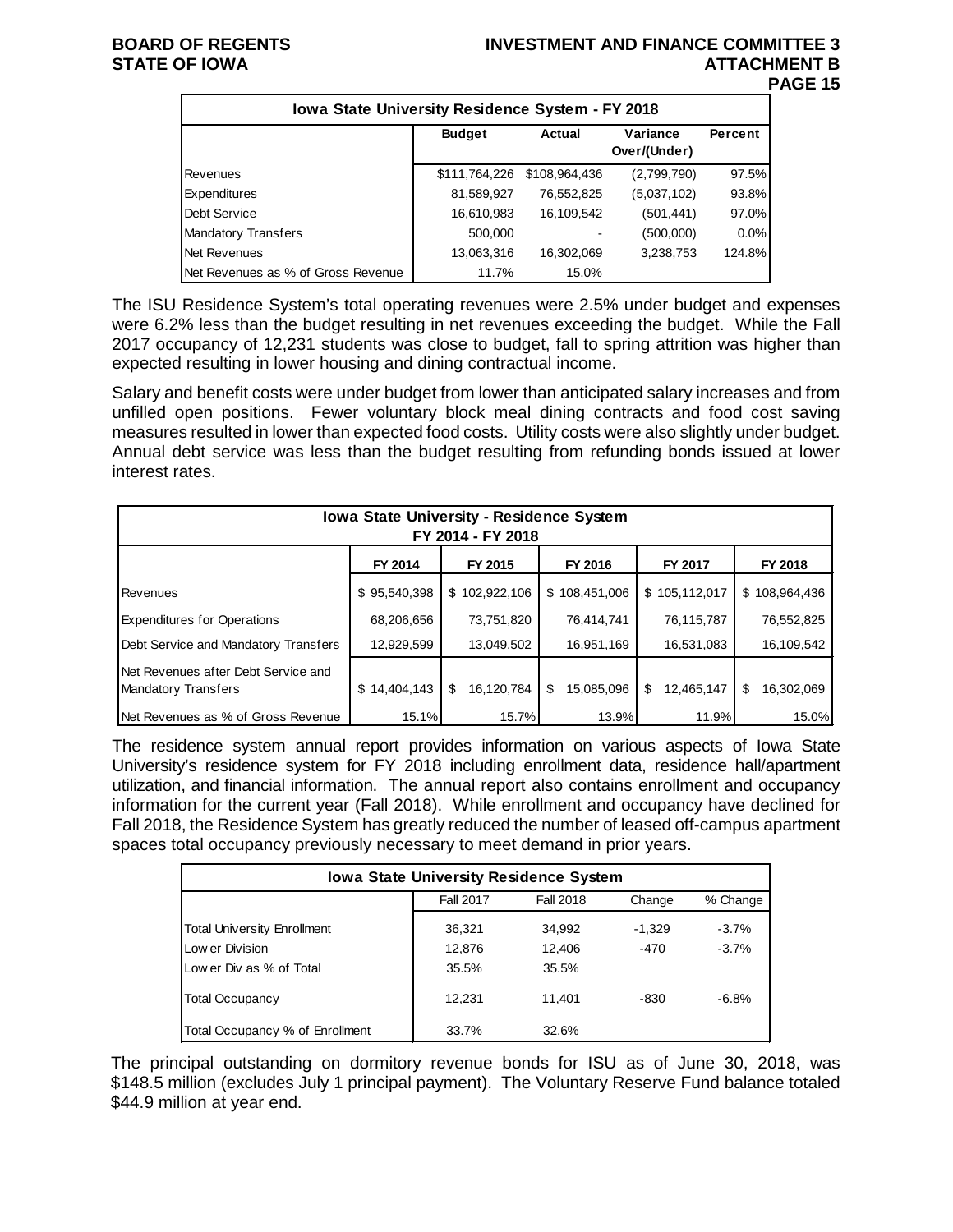### **University of Northern Iowa**

The following compares the FY 2018 operating fund budget (general university and special purpose units) with the actual revenue and expenditure transactions for all appropriated units.

| University of Northern Iowa - General Operating Fund<br>FY 2018 |    |                       |               |          |               |                |  |
|-----------------------------------------------------------------|----|-----------------------|---------------|----------|---------------|----------------|--|
|                                                                 |    | <b>Board Approved</b> |               | Variance |               | Actual as % of |  |
|                                                                 |    | <b>Budget</b>         | Actual        |          | Over/(Under)  | <b>Budget</b>  |  |
| <b>REVENUES</b>                                                 |    |                       |               |          |               |                |  |
| A PPROPRIATIONS                                                 |    |                       |               |          |               |                |  |
| General                                                         | \$ | 100,525,714           | \$100,522,418 | \$       | (3,296)       | 100.0%         |  |
| <b>RESOURCES</b>                                                |    |                       |               |          |               |                |  |
| <b>Interest</b>                                                 |    | 550,000               | 593,536       |          | 43,536        | 107.9%         |  |
| <b>Tuition and Fees</b>                                         |    | 83,258,692            | 81,091,068    |          | (2, 167, 624) | 97.4%          |  |
| <b>Reimbursed Indirect Costs</b>                                |    | 1,449,649             | 1,731,878     |          | 282,229       | 119.5%         |  |
| Sales and Services                                              |    | 505,393               | 479,450       |          | (25, 943)     | 94.9%          |  |
| <b>TOTAL REVENUES</b>                                           | \$ | 186,289,448           | \$184,418,350 | \$       | (1,871,098)   | 99.0%          |  |
| <b>EXPENDITURES</b>                                             |    |                       |               |          |               |                |  |
| <b>Salaries</b>                                                 | \$ | 140,856,873           | \$137,267,942 | \$       | (3,588,931)   | 97.5%          |  |
| Prof. /Scientific Supplies                                      |    | 17,349,894            | 17,097,391    |          | (252, 503)    | 98.5%          |  |
| <b>Library Acquisitions</b>                                     |    | 1,916,249             | 2,130,992     |          | 214,743       | 111.2%         |  |
| Rentals                                                         |    | 827,578               | 822,421       |          | (5, 157)      | 99.4%          |  |
| <b>Utilities</b>                                                |    | 6,542,872             | 7,573,370     |          | 1,030,498     | 115.7%         |  |
| <b>Building Repairs</b>                                         |    | 1,400,000             | 2,624,220     |          | 1,224,220     | 187.4%         |  |
| Auditor of State                                                |    | 384,100               | 315,769       |          | (68, 331)     | 82.2%          |  |
| Equipment                                                       |    | 676,855               | 1,198,964     |          | 522,109       | 177.1%         |  |
| Aid to Individuals                                              |    | 16,335,027            | 15,937,281    |          | (397,746)     | 97.6%          |  |
| TOTAL EXPENDITURES                                              | \$ | 186,289,448           | \$184,968,350 | \$       | (1,321,098)   | 99.3%          |  |

Actual revenues and expenditures were approximately 1% less than the budget.

UNI's FY 2018 operating revenues of \$184.4 million are comprised primarily of state appropriations and tuition revenue. Tuition revenue was 2.6% less than the budget from an enrollment that was less than projected at the time the budget was prepared. Resident tuition revenue comprised 82% of gross tuition with non-resident tuition being 18% of the total. Additional indirect cost reimbursements resulted from an increase in sponsored program activity.

Salary and related benefit costs comprised 74% of all general operating expenditures and were 2.5% under budget. This was due to a decrease in adjunct faculty, attrition, and participation in the phased retirement program. These cost reductions and remaining advance commitment funds balanced the budget from the tuition shortfall, and provided funding for additional building repair and power plant projects. Student financial aid was under budget from the enrollment decline.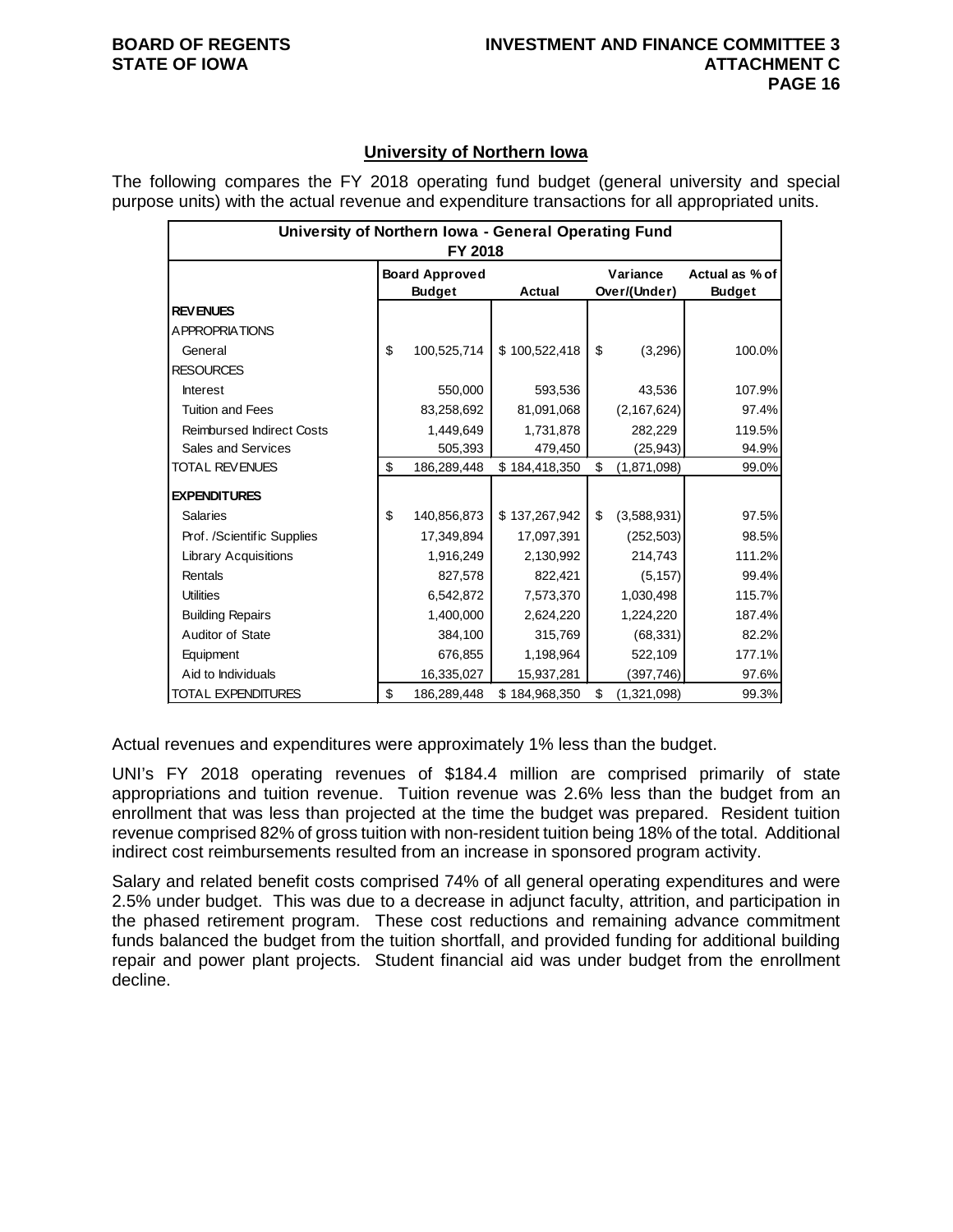#### **BOARD OF REGENTS INVESTMENT AND FINANCE COMMITTEE 3 ATTACHMENT C PAGE 17**

The following provides a consolidated five-year history of actual revenues and expenditures from the general university and all special purpose units. During this period, enrollment has declined slightly from 12,159 in Fall 2013 to 11,907 in Fall 2017. While state funding has increased since FY 2014, operating appropriations for FY 2018 are equal to those received in FY 2009.

| University of Northern Iowa - General Operating Fund<br>FY 2014 - FY 2018 |                  |                  |               |               |               |  |  |  |
|---------------------------------------------------------------------------|------------------|------------------|---------------|---------------|---------------|--|--|--|
|                                                                           | FY 2014          | FY 2015          | FY 2016       | FY 2017       | FY 2018       |  |  |  |
| <b>REV ENUES</b>                                                          |                  |                  |               |               |               |  |  |  |
| A PPROPRIATIONS                                                           |                  |                  |               |               |               |  |  |  |
| <b>General Appropriations</b>                                             | 89,789,796<br>\$ | 95,743,709<br>\$ | \$100,843,709 | \$101,102,209 | \$100,522,418 |  |  |  |
| Supplemental                                                              | 6,000,000        | 4,000,000        |               |               |               |  |  |  |
| <b>RESOURCES</b>                                                          |                  |                  |               |               |               |  |  |  |
| <b>Interest</b>                                                           | 879,524          | 472,745          | 575,531       | 918,821       | 593,536       |  |  |  |
| <b>Tuition and Fees</b>                                                   | 76,006,444       | 75,734,936       | 76,319,665    | 79,291,613    | 81,091,068    |  |  |  |
| <b>Reimbursed Indirect Costs</b>                                          | 1,383,630        | 1,373,355        | 1,398,768     | 1,306,805     | 1,731,878     |  |  |  |
| Sales and Services                                                        | 433,201          | 533,396          | 546,895       | 541,254       | 479,450       |  |  |  |
| <b>TOTAL REVENUES</b>                                                     | \$174,492,595    | \$177,858,141    | \$179,684,568 | \$183,160,702 | \$184,418,350 |  |  |  |
|                                                                           |                  |                  |               |               |               |  |  |  |
| <b>EXPENDITURES</b>                                                       |                  |                  |               |               |               |  |  |  |
| <b>Salaries</b>                                                           | \$131,774,594    | \$134,412,903    | \$133,845,656 | \$135,108,824 | \$137,267,942 |  |  |  |
| Prof. /Scientific Supplies                                                | 16,953,556       | 16,642,384       | 16,398,210    | 19,077,080    | 17,097,391    |  |  |  |
| <b>Library Acquisitions</b>                                               | 2,147,436        | 1,989,724        | 2,401,865     | 2,134,807     | 2,130,992     |  |  |  |
| Rentals                                                                   | 822,421          | 822,421          | 1,037,161     | 822,421       | 822,421       |  |  |  |
| <b>Utilities</b>                                                          | 4,915,566        | 6,391,268        | 7,221,441     | 6,883,290     | 7,573,370     |  |  |  |
| <b>Building Repairs</b>                                                   | 2,745,370        | 2,379,647        | 2,934,391     | 2,595,848     | 2,624,220     |  |  |  |
| Auditor of State                                                          | 210,783          | 286,649          | 289,893       | 282,670       | 315,769       |  |  |  |
| Equipment                                                                 | 950,234          | 618,884          | 1,582,692     | 894,285       | 1,198,964     |  |  |  |
| Aid to Individuals                                                        | 14,405,914       | 14,155,078       | 14,714,803    | 15,411,128    | 15,937,281    |  |  |  |
| <b>TOTAL EXPENDITURES</b>                                                 | \$174,925,874    | \$177,698,958    | \$180,426,112 | \$183,210,353 | \$184,968,350 |  |  |  |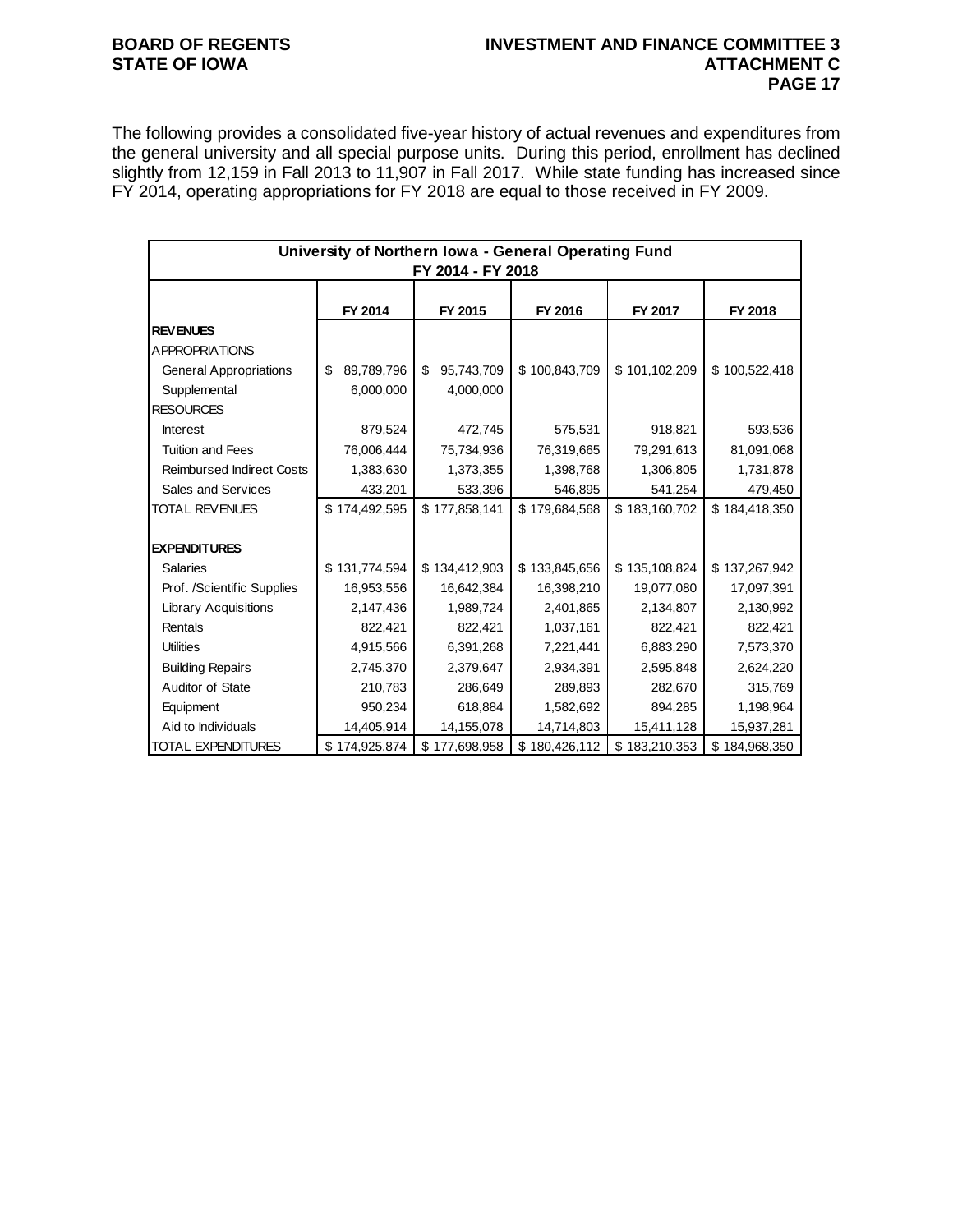### **UNIVERSITY OF NORTHERN IOWA ATHLETICS**

| <b>INCOME</b>                       | FY 2018 Budget   | FY 2018 Actuals  | Variance |            |
|-------------------------------------|------------------|------------------|----------|------------|
| Sports:                             |                  |                  |          |            |
| Football                            | \$<br>1,264,250  | 1,152,891        | \$       | (111, 359) |
| Men's Basketball                    | 1,502,995        | 1,293,383        |          | (209, 612) |
| Men - All Other Sports              | 59,400           | 114,388          |          | 54,988     |
| Women - All Sports                  | 158,950          | 369,569          |          | 210,619    |
| <b>Subtotal - Sports</b>            | \$<br>2,985,595  | \$<br>2,930,231  | \$       | (55, 364)  |
| Other Income:                       |                  |                  |          |            |
| <b>Student Activity Fees</b>        | 1,961,145        | 1,961,145        | \$       |            |
| <b>General University Support</b>   |                  |                  |          |            |
| <b>General Support</b>              | 3,223,528        | 3,223,710        |          | 182        |
| <b>Scholarship Support</b>          | 1,283,481        | 1,283,481        |          |            |
| Alumni/Foundation Support           | 1,615,000        | 1,547,964        |          | (67,036)   |
| <b>Athletic Marketing</b>           | 1,350,000        | 1,315,364        |          | (34, 636)  |
| Athletic Conf/NCAA Support          | 1,262,980        | 1,610,194        |          | 347,214    |
| Novelties-Outings                   | 326,000          | 291,525          |          | (34, 475)  |
| General                             | 363,500          | 269,243          |          | (94, 257)  |
| <b>Subtotal - Other</b>             | 11,385,634       | 11,502,626       |          | 116,992    |
| <b>TOTAL INCOME</b>                 | \$<br>14,371,229 | \$<br>14,432,857 | \$       | 61,628     |
| <b>EXPENSES</b>                     |                  |                  |          |            |
| <b>Men's Sports:</b>                |                  |                  |          |            |
| Football                            | \$<br>3,676,977  | \$<br>3,638,409  | \$       | (38, 568)  |
| <b>Basketball</b>                   | 2,640,887        | 2,679,366        |          | 38,479     |
| All Other Men's Sports              | 1,227,205        | 1,369,499        |          | 142,294    |
| <b>Subtotal - Men's Sports</b>      | \$<br>7,545,069  | \$<br>7,687,274  | \$       | 142,205    |
| <b>Women's Sports:</b>              |                  |                  |          |            |
| <b>Basketball</b>                   | \$<br>1,081,086  | \$<br>1,118,707  | \$       | 37,621     |
| Volleyball                          | 773,863          | 793,184          |          | 19,321     |
| All Other                           | 2,342,388        | 2,506,368        |          | 163,980    |
| <b>Subtotal - Women's Sports</b>    | \$<br>4,197,337  | \$<br>4,418,259  | \$       | 220,922    |
| <b>Other Expenses:</b>              |                  |                  |          |            |
| <b>Athletic Training</b>            | \$<br>195,193    | \$<br>221,152    | \$       | 25,959     |
| <b>Administration &amp; General</b> | 1,886,874        | 2,031,114        |          | 144,240    |
| <b>Athletic Marketing</b>           | 539,951          | 516,018          |          | (23, 933)  |
| Contingency                         | 6,805            |                  |          | (6,805)    |
| <b>Subtotal - Other Expenses</b>    | \$<br>2,628,823  | \$<br>2,768,284  | \$       | 139,461    |
| <b>TOTAL EXPENSE</b>                | \$<br>14,371,229 | \$<br>14,873,817 | \$       | 502,588    |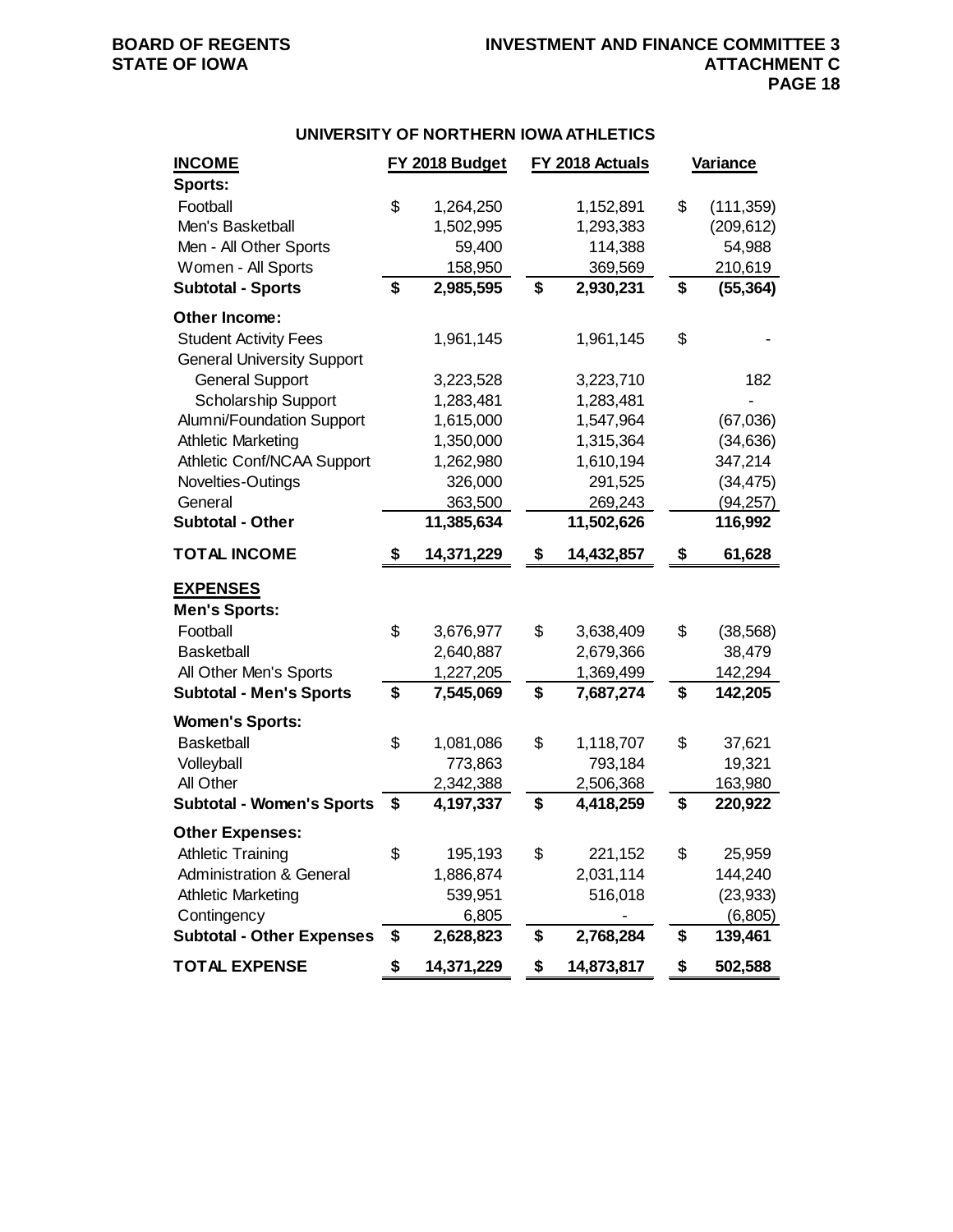The following describes the FY 2018 budget-to-actual revenue and expense variances for UNI Athletics as shown on the previous page.

Revenue Variances

- Sports income was less than the budget from smaller than projected ticket sales for football and men's basketball. Income from other men's sports (excluding football and basketball) and women's sports were greater than budget from largely due to unbudgeted team fundraising activities.
- Conference and NCAA support were greater than original budget, primarily due to additional NCAA distributions from higher than anticipated Missouri Valley Conference distributions.

Expense Variances

- Expenses from other men's sports (excluding football and basketball) and women's sports were higher than the budget from additional team operational costs that were largely offset by the fundraising activities performed by these teams.
- Administration/general expenses exceeded the budget and includes personnel and operating expenses from administration, marketing, sports information, band/spirit squad, university overhead, conference membership costs and ticket administration.

The following provides a consolidated five-year history of actual revenues and expenditures for UNI Athletics.

| University of Northern Iowa Athletics |                   |                 |                 |                  |                  |  |  |  |  |  |
|---------------------------------------|-------------------|-----------------|-----------------|------------------|------------------|--|--|--|--|--|
|                                       | FY 2014 - FY 2018 |                 |                 |                  |                  |  |  |  |  |  |
|                                       | FY 2014           | FY 2015         | FY 2016         | FY 2017          | FY 2018          |  |  |  |  |  |
| Revenues                              |                   |                 |                 |                  |                  |  |  |  |  |  |
| Sports Income                         | 2,023,940<br>\$   | 2,578,360<br>\$ | 2,806,266<br>\$ | 2,761,159<br>\$  | \$<br>2,930,231  |  |  |  |  |  |
| Alumni / Foundation /                 |                   |                 |                 |                  |                  |  |  |  |  |  |
| Corp Support / Sponsorship            | 3,097,180         | 2,449,462       | 2,653,562       | 2,770,428        | 2,863,328        |  |  |  |  |  |
| Athletic Conference /                 |                   |                 |                 |                  |                  |  |  |  |  |  |
| <b>NCAA Support</b>                   | 850,966           | 1,147,821       | 1,370,471       | 1,331,921        | 1,610,194        |  |  |  |  |  |
| <b>General University Support</b>     | 4,198,014         | 4,017,014       | 4,154,866       | 4,336,292        | 4,507,191        |  |  |  |  |  |
| <b>Student Fees</b>                   | 1,749,440         | 1,995,455       | 1,998,139       | 2,042,859        | 1,961,145        |  |  |  |  |  |
| Other Income                          | 608,605           | 2,519,367       | 549,768         | 691,080          | 560,768          |  |  |  |  |  |
| <b>Total Revenues</b>                 | \$12,528,145      | \$14,707,479    | \$13,533,072    | \$13,933,739     | \$14,432,857     |  |  |  |  |  |
| Expenses                              |                   |                 |                 |                  |                  |  |  |  |  |  |
| Men's Sports                          | 6,255,043<br>\$   | 7,094,704<br>\$ | 7,199,881<br>\$ | \$<br>7,304,344  | \$<br>7,687,274  |  |  |  |  |  |
| Women's Sports                        | 4,103,167         | 3,973,883       | 4,224,029       | 4,203,326        | 4,418,259        |  |  |  |  |  |
| Other Expenses                        | 2,932,074         | 3,039,587       | 2,846,516       | 2,488,323        | 2,768,284        |  |  |  |  |  |
| <b>Total Expenses</b>                 | \$13,290,284      | \$14,108,174    | \$14,270,426    | 13,995,993<br>\$ | 14,873,817<br>\$ |  |  |  |  |  |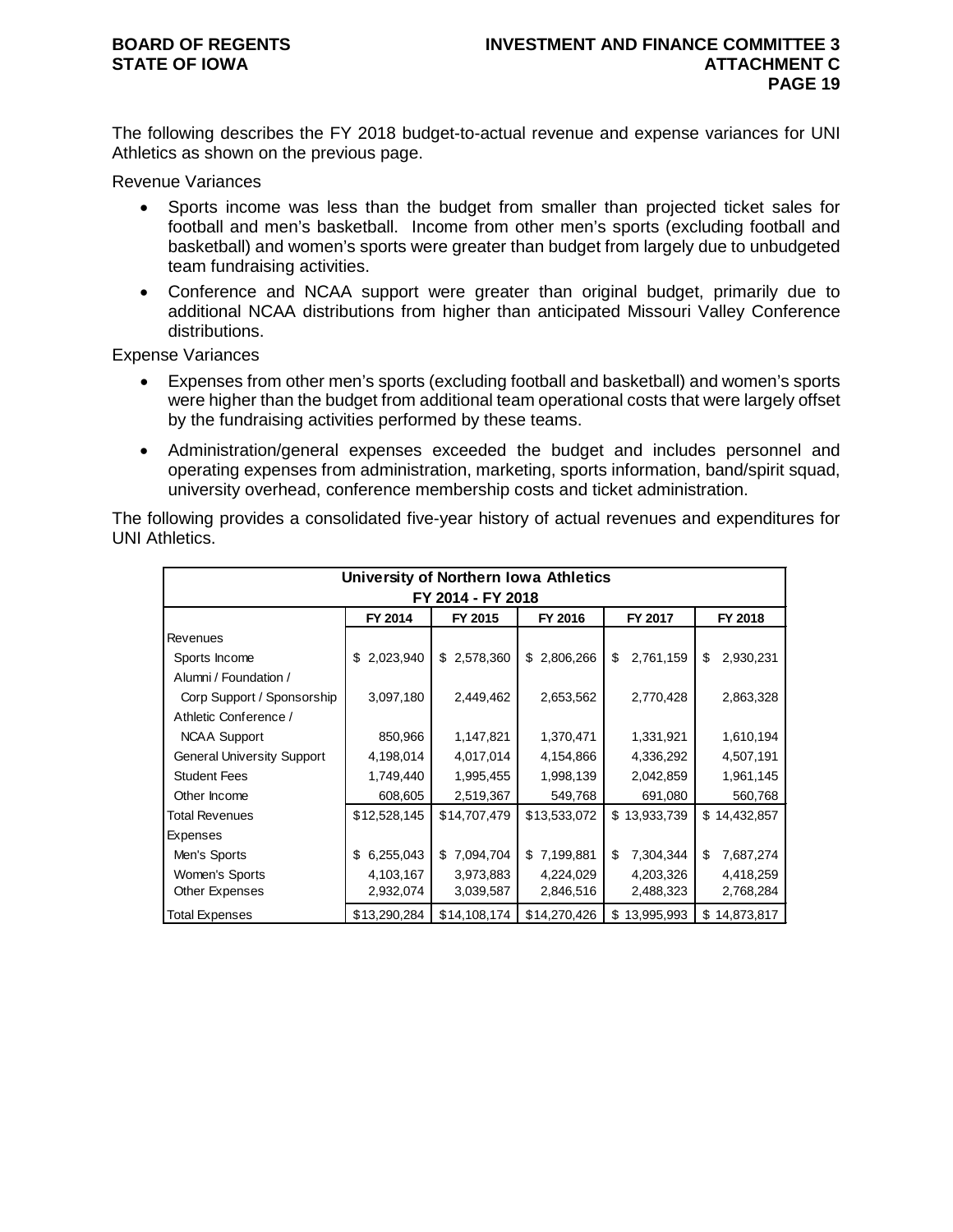|                                       | University of Northern Iowa Residence System - FY 2018 |              |               |         |  |  |  |  |  |
|---------------------------------------|--------------------------------------------------------|--------------|---------------|---------|--|--|--|--|--|
|                                       | <b>Budget</b>                                          | Actual       | Variance      | Percent |  |  |  |  |  |
|                                       |                                                        |              | Over/(Under)  |         |  |  |  |  |  |
| Revenues                              | \$39,676,392                                           | \$38,654,310 | (\$1,022,082) | 97.4%   |  |  |  |  |  |
| <b>Expenditures</b>                   | 27,438,425                                             | 26.040.646   | (1,397,779)   | 94.9%   |  |  |  |  |  |
| Debt Service                          | 8.648.740                                              | 8.420.378    | (228, 362)    | 97.4%   |  |  |  |  |  |
| <b>Mandatory Transfers</b>            | 330,000                                                | 330,000      |               | 100.0%  |  |  |  |  |  |
| Net Revenues                          | 3,259,227                                              | 3.863.286    | \$604,059     | 118.5%  |  |  |  |  |  |
| Net Revenues as % of Gross<br>Revenue | 8.2%                                                   | 10.0%        |               |         |  |  |  |  |  |

The UNI Residence System's total operating revenues were 2.6% under budget and expenses were 5.1% less than the budget resulting in net revenues exceeding the budget. This was due to expense adjustments made to personnel, operations, repair and maintenance with occupancy coming in under budget by 75 students.

Salary and benefit costs were under budget from staff attrition and unfilled open positions. Food cost savings were realized from menu changes and from fewer dining contracts. Other operating expenses (travel, supplies, data/voice/bandwidth, maintenance, housekeeping) were also under budget. A milder winter and other cost saving measures yielded a reduction in expected utility costs. Repair and maintenance expenses were also down primarily from the decommissioning of Hillside Court Apartments.

As expected, net revenues declined when compared to prior years from additional debt service related to the Lawther Hall renovation project and the decline in operating revenues.

| University of Northern Iowa - Residence System<br>FY 2014 - FY 2018 |                  |              |              |              |              |  |  |  |  |
|---------------------------------------------------------------------|------------------|--------------|--------------|--------------|--------------|--|--|--|--|
| FY 2014<br>FY 2016<br>FY 2015<br>FY 2017<br>FY 2018                 |                  |              |              |              |              |  |  |  |  |
|                                                                     |                  |              |              |              |              |  |  |  |  |
| Revenues                                                            | \$37,925,840     | \$39,054,010 | \$40,193,643 | \$41,533,734 | \$38,654,310 |  |  |  |  |
| <b>Expenditures for Operations</b>                                  | 25,493,348       | 26,600,745   | 25,781,648   | 26,437,061   | 26,040,646   |  |  |  |  |
| Debt Service and Mandatory Transfers                                | 7,099,415        | 7,079,590    | 7,268,448    | 7,787,260    | 8,750,378    |  |  |  |  |
| Net Revenues after Debt Serv/Mand                                   |                  |              |              |              |              |  |  |  |  |
| Transfers                                                           | 5,333,077<br>\$. | \$5,373,675  | \$7,143,547  | \$7,309,413  | \$3,863,286  |  |  |  |  |
| Net Revenues as % of Gross Revenue                                  | 14.1%            | 13.8%        | 17.8%        | 17.6%        | 10.0%        |  |  |  |  |

For comparative purposes, the residence system provided Fall 2018 enrollment and occupancy information which impact the current year budget as part of their annual report. As expected and budgeted for in the current year, Fall 2018 occupancy in the Residence System has declined due to the drop in lower division enrollment.

| University of Northern Iowa Residence System |                  |                  |        |          |  |  |  |  |
|----------------------------------------------|------------------|------------------|--------|----------|--|--|--|--|
|                                              | <b>Fall 2017</b> | <b>Fall 2018</b> | Change | % Change |  |  |  |  |
|                                              |                  |                  |        |          |  |  |  |  |
| <b>Total University Enrollment</b>           | 11,907           | 11.212           | $-695$ | $-5.8%$  |  |  |  |  |
| Low er Division                              | 4.276            | 3.884            | $-392$ | $-9.2%$  |  |  |  |  |
| Low er Div as % of Total                     | 35.9%            | 34.6%            |        |          |  |  |  |  |
| <b>Total Occupancy</b><br>Occupancy as a     | 3.925            | 3,558            | $-367$ | $-9.4%$  |  |  |  |  |
| % of Enrollment                              | 33.0%            | 31.7%            |        |          |  |  |  |  |

The principal outstanding of revenue bond obligations for the UNI residence system as of June 30, 2018, was \$62.6 million (excludes July 1 principal payment). The Voluntary Reserve Fund balance totaled \$35.6 million at fiscal year end.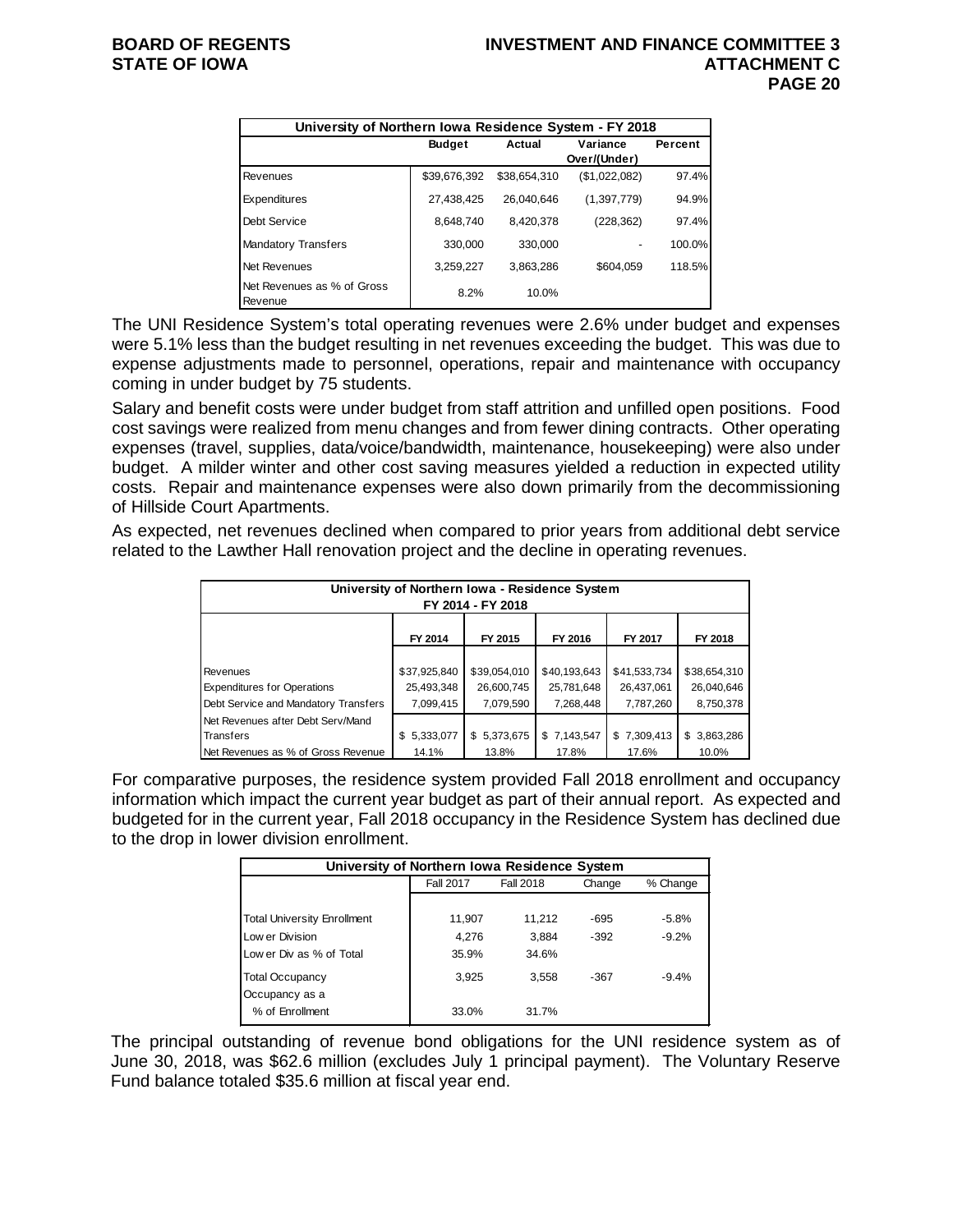#### **Iowa School for the Deaf**

The following compares the FY 2018 general fund approved budget with actual revenue and expenditure transactions. ISD's total general fund activity was relatively consistent to the budget with revenues and expenditures being 1.5% less than the budget.

| lowa School for the Deaf - General Fund<br>FY 2018 |                           |            |        |            |                          |            |                                 |  |
|----------------------------------------------------|---------------------------|------------|--------|------------|--------------------------|------------|---------------------------------|--|
|                                                    | Approved<br><b>Budget</b> |            | Actual |            | Variance<br>Over/(Under) |            | Actual as % of<br><b>Budget</b> |  |
| <b>REVENUES</b>                                    |                           |            |        |            |                          |            |                                 |  |
| <b>APPROPRIATIONS</b>                              |                           |            |        |            |                          |            |                                 |  |
| General                                            | \$                        | 9,897,351  | \$     | 9,897,351  | \$                       |            | 100.0%                          |  |
| <b>RESOURCES</b>                                   |                           |            |        |            |                          |            |                                 |  |
| <b>Federal Support</b>                             |                           | 56,970     |        | 51,253     |                          | (5,717)    | 90.0%                           |  |
| <b>Interest</b>                                    |                           | 1,000      |        | 154        |                          | (846)      | 15.4%                           |  |
| <b>Reimbursed Indirect Costs</b>                   |                           | 15,000     |        | 21,318     |                          | 6,318      | 142.1%                          |  |
| Sales and Services                                 |                           | 936,153    |        | 779,074    |                          | (157,079)  | 83.2%                           |  |
| Other Income                                       |                           | 235,000    |        | 222,453    |                          | (12, 547)  | 94.7%                           |  |
| <b>TOTAL REVENUES</b>                              | \$                        | 11,141,474 | \$     | 10,971,603 | \$                       | (169, 871) | 98.5%                           |  |
| <b>EXPENDITURES</b>                                |                           |            |        |            |                          |            |                                 |  |
| <b>Salaries</b>                                    | \$                        | 9,184,159  | \$.    | 8,859,666  | \$.                      | (324, 493) | 96.5%                           |  |
| Prof. /Scientific Supplies                         |                           | 1,395,165  |        | 1,500,870  |                          | 105,705    | 107.6%                          |  |
| Library Acquisitions                               |                           | 6.000      |        | 1,092      |                          | (4,908)    | 18.2%                           |  |
| <b>Utilities</b>                                   |                           | 286,750    |        | 337,045    |                          | 50,295     | 117.5%                          |  |
| <b>Building Repairs</b>                            |                           | 225,000    |        | 175,245    |                          | (49, 755)  | 77.9%                           |  |
| Auditor of State                                   |                           | 44,400     |        | 42,626     |                          | (1,774)    | 96.0%                           |  |
| Equipment                                          |                           |            |        | 55,059     |                          | 55,059     |                                 |  |
| <b>TOTAL EXPENDITURES</b>                          | \$                        | 11,141,474 | \$     | 10,971,603 | \$                       | (169, 871) | 98.5%                           |  |

Sales and service revenue was under budget from fewer reimbursements for Teacher Aide services due to one less student requiring one-on-one services and lower salary costs for new staff.

Salary and related benefit costs comprise 81% of all expenses and were 3.5% under budget from the unfilled vacancies of two faculty positions and one interpreter position. Professional / Scientific supplies and services exceeded the budget from costs associated with surveying land and tree maintenance. Savings in building repairs offset higher than projected utility costs from the cold winter and cool spring.

The following provides a five-year history of general operating revenues and expenditures. Beginning in FY 2014, ISD implemented an accounting change recommended by the State Auditor's Office to include school district payments to ISD for Teacher Aides as sales and services revenue rather than as salary expense reimbursements. This change resulted in an increase in sales/service revenue and salary expenses when compared to prior years.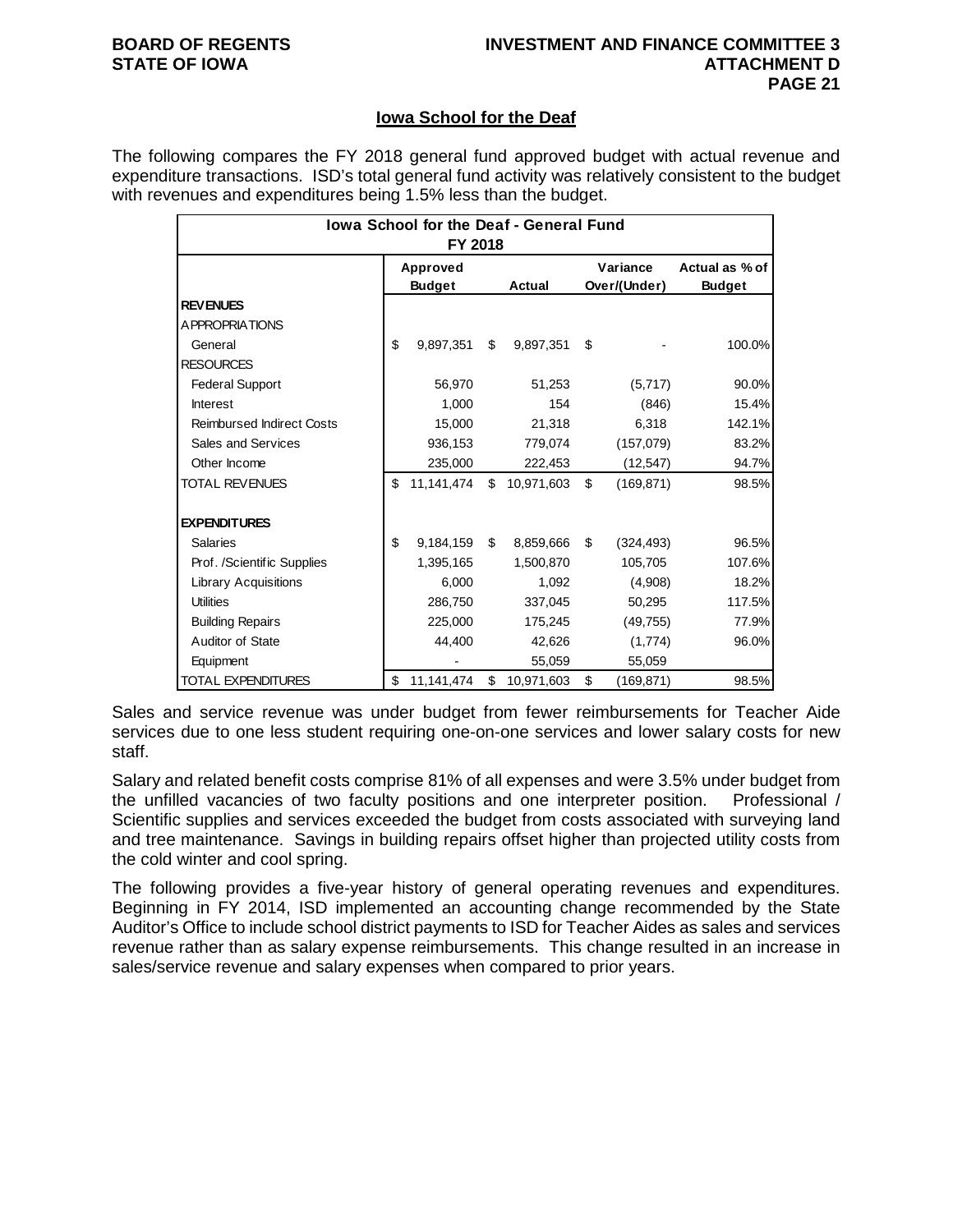| <b>Iowa School for the Deaf - General Fund</b><br>FY 2014 - FY 2018 |                 |              |              |    |            |    |            |  |  |
|---------------------------------------------------------------------|-----------------|--------------|--------------|----|------------|----|------------|--|--|
|                                                                     | FY 2014         | FY 2015      | FY 2016      |    | FY 2017    |    | FY 2018    |  |  |
| <b>REVENUES</b>                                                     |                 |              |              |    |            |    |            |  |  |
| A PPROPRIATIONS                                                     |                 |              |              |    |            |    |            |  |  |
| General                                                             | 9,030,634<br>\$ | \$9,391,859  | \$9,509,257  | \$ | 9,723,215  | \$ | 9,897,351  |  |  |
| Other                                                               | 82,049          | 82,049       | 82,049       |    | 82,049     |    |            |  |  |
| <b>RESOURCES</b>                                                    |                 |              |              |    |            |    |            |  |  |
| <b>Federal Support</b>                                              | 59,391          | 58,250       | 51,223       |    | 56,651     |    | 51,253     |  |  |
| Interest                                                            | 108             |              | 20           |    | 421        |    | 154        |  |  |
| <b>Reimbursed Indirect Costs</b>                                    |                 |              | 15,196       |    | 18,962     |    | 21,318     |  |  |
| Sales and Services                                                  | 749,812         | 953,378      | 952,781      |    | 717,963    |    | 779,074    |  |  |
| Other Income                                                        |                 | 37,084       | 132,287      |    | 325,674    |    | 222,453    |  |  |
| <b>TOTAL REVENUES</b>                                               | \$9,921,994     | \$10,522,620 | \$10,742,813 | \$ | 10,924,935 | \$ | 10,971,603 |  |  |
| <b>EXPENDITURES</b>                                                 |                 |              |              |    |            |    |            |  |  |
| <b>Salaries</b>                                                     | \$7,832,926     | \$ 8,348,995 | \$8,778,125  | \$ | 8,864,005  | \$ | 8,859,666  |  |  |
| Prof. /Scientific Supplies                                          | 1,333,433       | 1,459,631    | 1,362,523    |    | 1,357,200  |    | 1,500,870  |  |  |
| <b>Library Acquisitions</b>                                         | 81              |              | 237          |    | 149        |    | 1,092      |  |  |
| <b>Utilities</b>                                                    | 393,688         | 307,667      | 276.314      |    | 298.570    |    | 337,045    |  |  |
| <b>Building Repairs</b>                                             | 319,402         | 353,254      | 271,759      |    | 361,407    |    | 175,245    |  |  |
| Auditor of State                                                    | 37,800          | 33,570       | 18,179       |    | 43,604     |    | 42,626     |  |  |
| Equipment                                                           | 4,664           | 19,503       | 35,676       |    |            |    | 55,059     |  |  |
| <b>TOTAL EXPENDITURES</b>                                           | 9,921,994<br>\$ | \$10,522,620 | \$10,742,813 | \$ | 10,924,935 | \$ | 10,971,603 |  |  |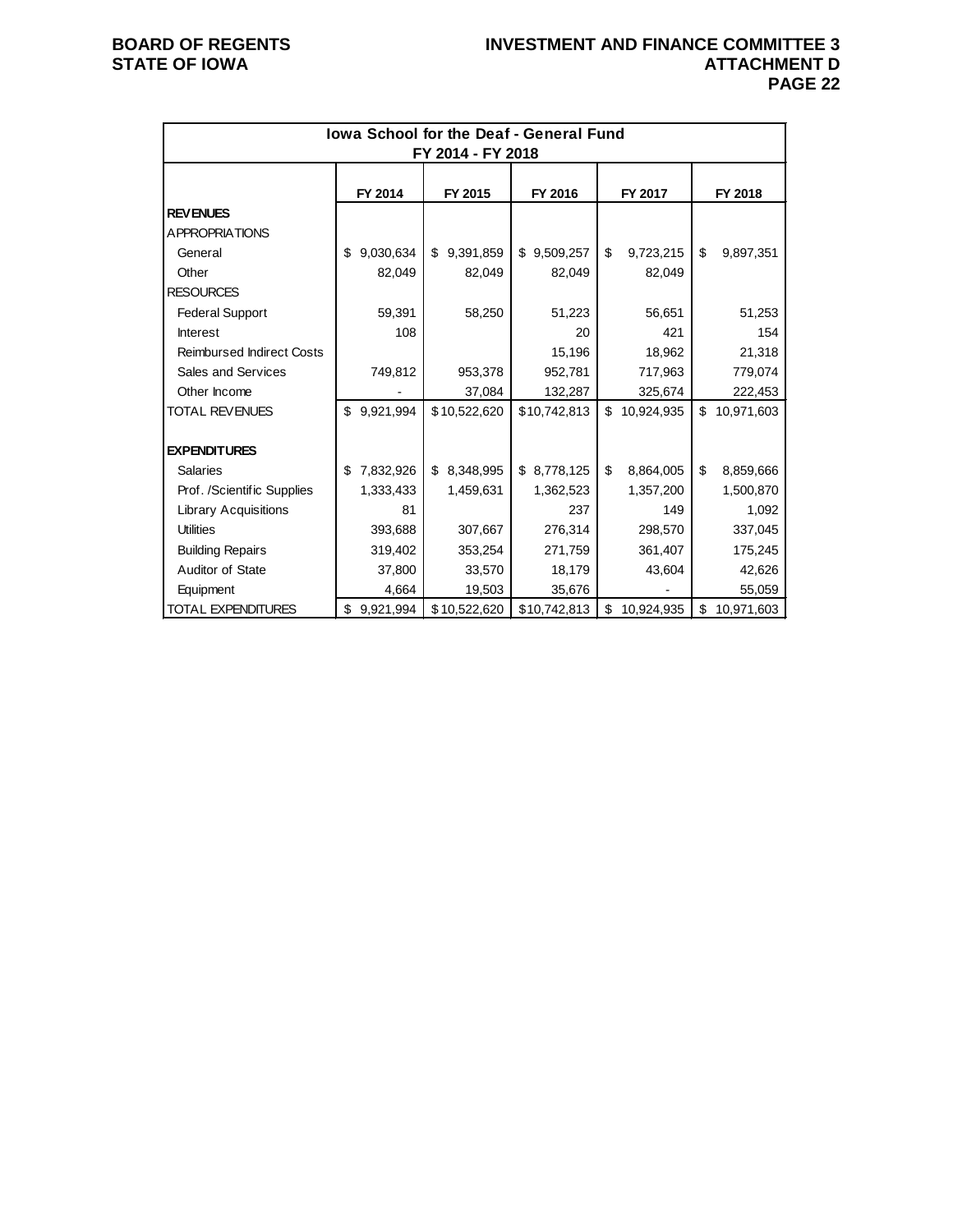# **STATE OF IOWA**

## **BOARD OF REGENTS INVESTMENT AND FINANCE COMMITTEE 3 PAGE 23**

### **Iowa Braille and Sight Saving School**

The following compares the FY 2018 general operating fund approved budget with actual revenue and expenditure transactions. Total revenues and expenditures were very close to the budget.

| Iowa Braille and Sight Saving School - General Fund<br>FY 2018 |                           |           |    |           |                          |           |                          |  |  |
|----------------------------------------------------------------|---------------------------|-----------|----|-----------|--------------------------|-----------|--------------------------|--|--|
|                                                                | Approved<br><b>Budget</b> |           |    | Actual    | Variance<br>Over/(Under) |           | Actual as %<br>of Budget |  |  |
| <b>REVENUES</b>                                                |                           |           |    |           |                          |           |                          |  |  |
| A PPROPRIATIONS                                                |                           |           |    |           |                          |           |                          |  |  |
| General                                                        | \$                        | 4,126,495 | \$ | 4,126,495 | \$                       |           | 100.0%                   |  |  |
| <b>RESOURCES</b>                                               |                           |           |    |           |                          |           |                          |  |  |
| <b>Interest</b>                                                |                           |           |    | 114       |                          | 114       |                          |  |  |
| <b>Reimbursed Indirect Costs</b>                               |                           | 47,000    |    | 43,690    |                          | (3,310)   | 93.0%                    |  |  |
| Sales and Services                                             |                           | 3.605.433 |    | 3,558,569 |                          | (46, 864) | 98.7%                    |  |  |
| Other                                                          |                           | 616,740   |    | 613,254   |                          | (3,486)   | 99.4%                    |  |  |
| <b>TOTAL REVENUES</b>                                          | \$                        | 8,395,668 | \$ | 8,342,122 |                          | (53, 546) | 99.4%                    |  |  |
| <b>EXPENDITURES</b>                                            |                           |           |    |           |                          |           |                          |  |  |
| <b>Salaries</b>                                                | \$                        | 7,055,181 | \$ | 7,067,399 | \$                       | 12,218    | 100.2%                   |  |  |
| Prof. /Scientific Supplies                                     |                           | 993,690   |    | 958,960   |                          | (34,730)  | 96.5%                    |  |  |
| <b>Library Acquisitions</b>                                    |                           | 15,000    |    | 10,388    |                          | (4,612)   | 69.3%                    |  |  |
| Rentals                                                        |                           | 34,797    |    | 32,259    |                          | (2,538)   | 92.7%                    |  |  |
| <b>Utilities</b>                                               |                           | 210.500   |    | 201.519   |                          | (8,981)   | 95.7%                    |  |  |
| <b>Building Repairs</b>                                        |                           | 55,000    |    |           |                          | (55,000)  | 0.0%                     |  |  |
| Auditor of State                                               |                           | 31,500    |    | 27,165    |                          | (4,335)   | 86.2%                    |  |  |
| Equipment                                                      |                           |           |    | 44,432    |                          | 44,432    |                          |  |  |
| <b>TOTAL EXPENDITURES</b>                                      | \$                        | 8,395,668 | \$ | 8,342,122 |                          | (53,546)  | 99.4%                    |  |  |

Sales and service revenue primarily consists of revenue reimbursements from the Area Education Agencies and Local Education Agencies for local services provided by Teachers of the Visually Impaired and Certified Orientation and Mobility Instructors. These revenues were slightly under budget.

Salary/benefit costs comprised 85% of total operational costs and were within 0.2% of the budget. Professional/Scientific supplies and services costs and building repairs were under budget from reduced usage of the Vinton campus. Equipment costs were incurred to move desks, shelving, and other equipment to Council Bluffs.

The table on the following provides a consolidated five-year history of actual general operating revenues and expenditures. Beginning in FY 2017, lease revenues primarily from Americorp were budgeted and reported as other income rather than sales and services.